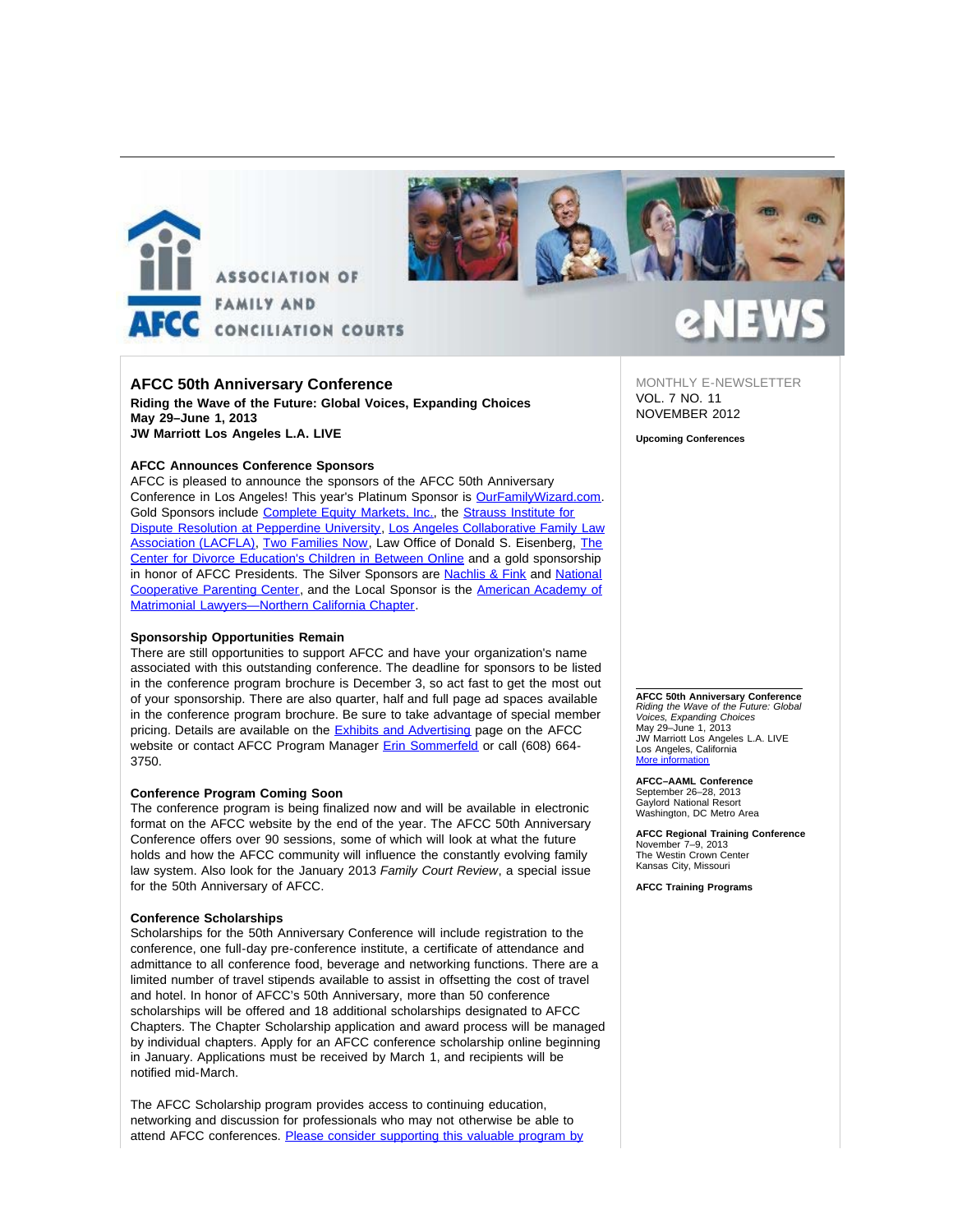#### [donating online today.](http://afcc.networkats.com/members_online/utilities/emailct.asp?8dd126ab50e3c16af81b60a8eb3f4c714489b647)

# **Family Court Review 50th Anniversary Special Issue**

**Family Court Services: A Reflection on 50 Years of Contributions** *By Sharon Press*

*Sharon Press is the current director of the Dispute Resolution Institute and associate professor of law at Hamline University. Professor Press was director of the Florida Dispute Resolution Center for 18 years where she was responsible for the ADR programs associated with the state courts.* 

This article examines the evolution of some key family court services over the past 50 years and highlights the role that AFCC played as a catalyst to support and expand the provision of innovative court services to litigants and their families. Specific services highlighted include conciliation services and the evolution of these services to current mediation programs; Parenting Coordination; and Parent Education.

[Read the article](http://afcc.networkats.com/members_online/utilities/emailct.asp?a19ace37c84bf43e284c16df63531b094de4d271)

#### **What Else was Founded in 1963?**

AFCC was founded in 1963 with the first AFCC conference, held on Saturday, September 7, 1963, in Los Angeles. As we approach AFCC's 50th Anniversary Conference and return to Los Angeles, May 29-June 1, 2013, we will feature trivia or a fun piece related to the upcoming anniversary. This month we explored other things "founded" in 1963.

[Read more](http://afcc.networkats.com/members_online/utilities/emailct.asp?8d43e773f29a2a24b4c48e9cb49efd02f29d5f5c)

#### **AFCC Training Programs**

**Intractable Issues in Child Custody Disputes Parenting Coordination: Working with High Conflict Families December 3–6, 2012**

#### **University of Baltimore School of Law**

There is still time to register for two excellent training programs offered by AFCC in collaboration with the University of Baltimore School of Law's Center for Families, Children and the Courts. **December 3–4, Mindy Mitnick** will present a two-day training on **intractable issues in child custody disputes** and **December 5–6, Christine Coates** will present a two-day training on **working with high conflict families as a parenting coordinator**. Each training is eligible for 12 hours continuing education for psychologists and 12 CE clock hours for national certified counselors. That's 24 hours when you attend both trainings! [More information](http://afcc.networkats.com/members_online/utilities/emailct.asp?fef8bfd093f068c68a88fe0a90e9278561f5d982)

#### **Ask the Experts**

#### **Ten Tips for Judicial Officers Dealing with Self-Represented Litigants in Family Court**

#### *By Hon. Michael J. Dwyer*

Courts in the United States and around the world are seeing an increase in the number of litigants representing themselves. These litigants are often unfamiliar with the legal system and court procedures and can present challenges for court personnel. Hon. Michael J. Dwyer has provided tips for judicial officers on how to best handle self-represented litigants in family court. [Read more](http://afcc.networkats.com/members_online/utilities/emailct.asp?579239e3bd45093bf7d548b8ffa93194fd5f6c81)

*Intractable Issues in Child Custody Disputes* Mindy Mitnick, EdM, MA December 3–4, 2012 University of Baltimore, School of Law, Student Center Baltimore, Maryland More info

*Parenting Coordination: Working with High Conflict Families* Christine Coates, MEd, JD December 5–6, 2012 University of Baltimore, School of Law, Student Center Baltimore, Maryland [More information](http://afcc.networkats.com/members_online/utilities/emailct.asp?fef8bfd093f068c68a88fe0a90e9278561f5d982)

*Nuts and Bolts of Parenting Coordination: Helping High Conflict Parents Resolve Disputes* Joan B. Kelly, PhD March 4–5, 2013 Loyola University Chicago, Philip H. Corboy Law Center Chicago, Illinois

#### *When Nuts are Loose and Bolts Don't*

*Fit: Advanced Practices in Parenting Coordination* Debra K. Carter, PhD March 6–7, 2013 Loyola University Chicago, Phillip H. Corboy Law Center Chicago, Illinois

#### **AFCC Chapter Events**

**Arizona Chapter Annual Conference** *Cultivating Resilience in Children, Families and Professionals* February 1–3, 2013 Hilton Sedona Resort and Spa Sedona, Arizona [More information](http://afcc.networkats.com/members_online/utilities/emailct.asp?974e730f1777efcd74cf199e7406dc58df881afa)

**Louisiana Chapter Annual Conference** *Collateral Damage: Addressing the Hidden Costs to Families and Professionals in Chronic High Conflict Cases* March 7–8, 2013 Hampton Inn

New Orleans, Louisiana [More information](http://afcc.networkats.com/members_online/utilities/emailct.asp?c361c3c808f5ead505a8ab1e836e5c75fd3dc18c)

#### **Florida Chapter Annual Conference**

*Creating Our Future: One Family at a Time* March 15–16, 2013 The Rosen Center Orlando, Florida [More information](http://afcc.networkats.com/members_online/utilities/emailct.asp?3f6f58d4bcf16455fb9ae157915e3de2bcb19154)

**Washington Chapter Conference** *Pinnacles of Practice in Times of Challenge* April 6, 2013 Washington Athletic Club Seattle, Washington [More information](http://afcc.networkats.com/members_online/utilities/emailct.asp?8f2b87dba42520259a00ae2bbca1faa2c9faa300)

**Join AFCC**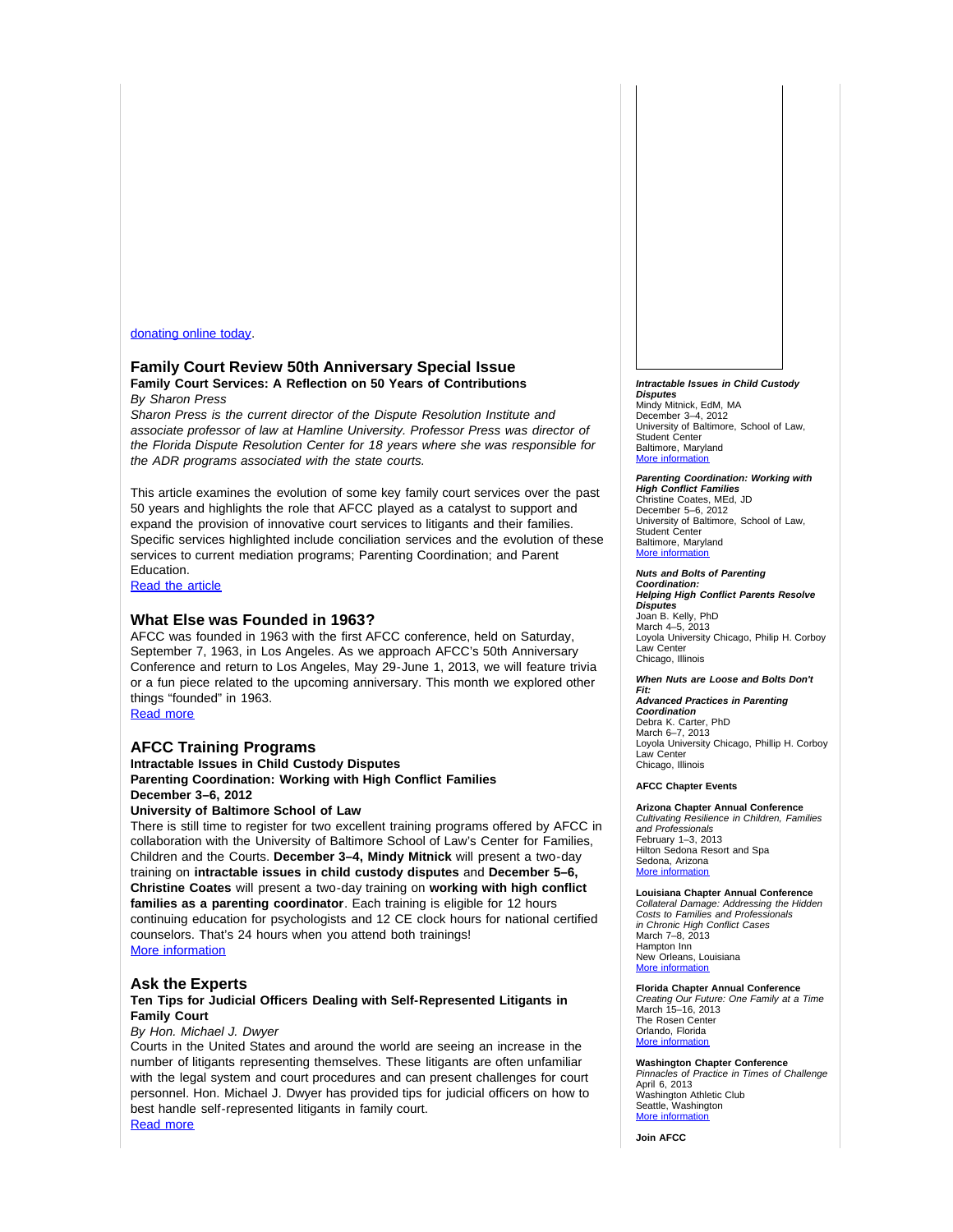## **AFCC 10th Symposium on Child Custody Evaluations**

Our thoughts go out to everyone affected by Hurricane Sandy. AFCC has been working with those who were not able to attend due to the storm to provide refunds or credit for future conferences. In most cases, AFCC members were able to fill in for storm-affected colleagues scheduled to present sessions. Nearly 400 attendees joined us for an excellent program at the Arizona Grand Resort in Phoenix. Thanks to all who participated: attendees, presenters, exhibitors and special thanks to the conference volunteer shepherds Joy Borum, Kathy Macchione Leggett, Gwendolyn McClure, Eileen Missall, Mercedes Reisinger-Marshall, Rebecca Stahl and head shepherd Chris Jones. AFCC members can listen to the plenary sessions at no cost in the **[Member Center](http://afcc.networkats.com/members_online/utilities/emailct.asp?d3112fcc53dc5361af6dbb8b494f0a1d4ce80c44)** of the AFCC website. Audio recording of sessions can be purchased through [Digital Conference Providers.](http://afcc.networkats.com/members_online/utilities/emailct.asp?129d5bb9fc19dd412a81208bdab36f36896c3153) AFCC has a few USB drives containing symposium materials available for purchase for \$20 for members and \$40 for nonmembers. To check availability and place an order, please contact AFCC Administrative Assistant [Carly Wieman](mailto:cwieman@afccnet.org) or call (608) 664-3750.

### **Chapter News**

#### **AFCC Welcomes Three New Chapters**

The AFCC Board of Directors granted provisional chapter status to chapters in Alberta, Connecticut and Illinois on November 1, 2012. Congratulations to the new chapters and their members! If you would like to join one of these new chapters, contact the [AFCC office](mailto:afcc@afccnet.org) or call (608) 664-3750; chapter membership can easily be added to your membership. You can join both AFCC and a chapter on the [AFCC](http://afcc.networkats.com/members_online/utilities/emailct.asp?ae16709146fbbea2c9c3b68c5a1ff2779820bbd9) [website.](http://afcc.networkats.com/members_online/utilities/emailct.asp?ae16709146fbbea2c9c3b68c5a1ff2779820bbd9)

Chapter activity is expanding around the world. The Australia Chapter coordinating committee has filed its letter of intent and plans to hold a launch event during the 6th World Congress on Family Law and Children's Rights in Sydney in March of 2013.

#### **AFCC Networks**

AFCC is growing and now has 18 chapters with another in the active process of forming. Establishing a chapter requires a minimum of 75 AFCC members in a state, province or country outside of North America. In recognition of the numerous regions, states, provinces and countries that do not reach this minimum, AFCC has established AFCC Networks. Groups of 25 AFCC members who wish to develop a local AFCC organization may form an AFCC Network. The purpose of a Network is to promote AFCC, its mission, culture and organization membership; to disseminate material of interest and to foster communication between members on matters of common interest in the arena of family law. If you are interested in more information about AFCC Networks, please contact AFCC Associate Director, [Leslye](mailto:lhunter@afccnet.org) [Hunter.](mailto:lhunter@afccnet.org)

#### **6th World Congress on Family Law and Children's Rights Building Bridges: From Principle to Reality March 17-20, 2013, Sydney Australia**

#### **AFCC Members Go Global**

Last month we recognized AFCC Board members and leadership who are presenting at the 6th World Congress, as well as members of that conference's planning committee and leadership. This month, take a look at the incredible presence of AFCC members on the program. Almost 50 members will present sessions!

[View a list of AFCC member sessions at the World Congress](http://afcc.networkats.com/members_online/utilities/emailct.asp?651f2f5391fe0275dee8254b89d020d976c714c3)

#### **AFCC Board of Directors Nominations**

The AFCC Nominating Committee is seeking nominations for individuals to serve on the AFCC Board of Directors. Recommended individuals must be AFCC members and have an interest in and knowledge of AFCC and its work. Nominations must be received by January 7, 2013, in order to be considered by the committee prior to the election at the AFCC 50th Anniversary Conference, May 29-June1, 2013, in Los Angeles. The term is three years, beginning July 1, 2013, and concluding June 30, 2016. If you or a member you know is interested, please send first and last name, contact information, resume and a letter of intent to the AFCC Nominating Committee Chair, Linda Fieldstone, c/o AFCC, 6525 Grand Teton Plaza, Madison, WI 53719; Fax: (608) 664-3751 or email: [afcc@afccnet.org](mailto:afcc@afccnet.org). Are you a member? [Join](http://afcc.networkats.com/members_online/utilities/emailct.asp?ee2e9d4dc7d33092a542818199948eda471a9002) or [Renew](http://afcc.networkats.com/members_online/utilities/emailct.asp?051db3fc6d7be68d8a5d1dd72cf85133429844ff)

AFCC offers member benefits that promote excellence in practice. [View member benefits](http://afcc.networkats.com/members_online/utilities/emailct.asp?4263ba214a6f735fdcdd2c045ebe61ac7778adae)

#### **Ask the Experts**

Is there a topic you would like to see covered by an AFCC Ask the Experts piece?

[Email your suggestion](mailto:editor@afccnet.org)

#### **About AFCC eNEWS**

Readers are welcome to forward this enewsletter to interested colleagues. All opinions expressed are those of the author and do not necessarily reflect those of AFCC.

#### **Earn AFCC Dollars**

Each time a colleague joins AFCC as a first-time member and names you as the referral source on the membership application you will earn ten AFCC dollars to spend on conference registrations. membership renewals and publications. For more information, please contact AFCC at<br>[afcc@afccnet.org](mailto:afcc@afccnet.org) or (608) 664-3750.

**Editor:** 

Erin Sommerfeld [editor@afccnet.org](mailto:editor@afccnet.org)

[Like on Facebook](http://afcc.networkats.com/members_online/utilities/emailct.asp?86b10f2ec148fdda0adb20229074fe2baa130a6b)

**[Follow on Twitter](http://afcc.networkats.com/members_online/utilities/emailct.asp?cbe25cee5cecba934d8d8baeeae68fc2339a8236)** 

[Connect on LinkedIn](http://afcc.networkats.com/members_online/utilities/emailct.asp?b3ecb84ea2a1cb69d23c4380ccf723ca1037ff59)

[Unsubscribe](mailto:afcc@afccnet.org)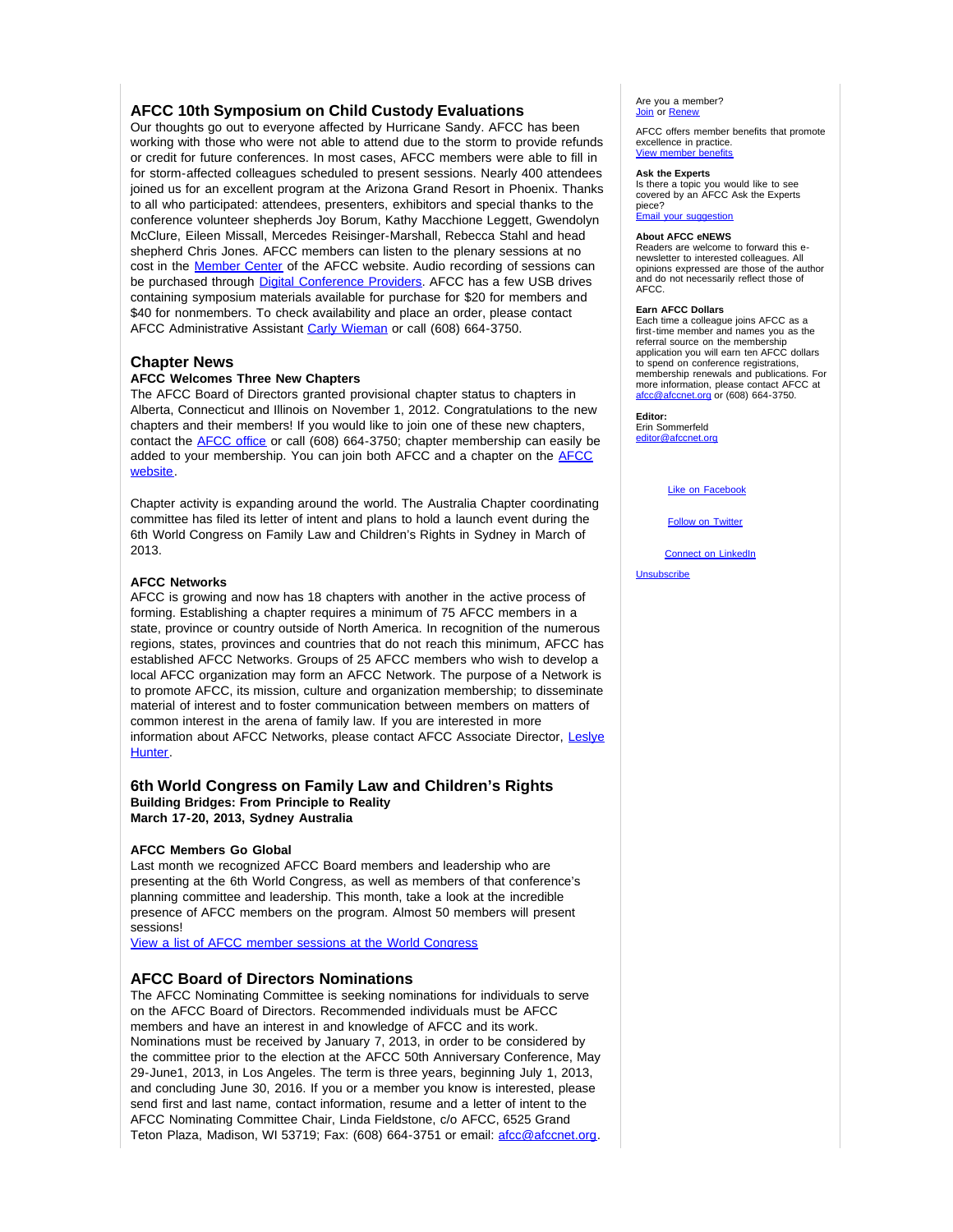### **Family Law in the News**

#### **Florida Supreme Court Wades Into "Brave New World" of Same-Sex Custody Law**

*By Jessica Palombo, courtesy of WSFU*

The Florida Supreme Court heard oral arguments this week in a child-custody dispute between two women. Legal experts say the case highlights how state law does not reflect scientific advances and the variety of family structures that exist in Florida.

[Read more](http://afcc.networkats.com/members_online/utilities/emailct.asp?21d1293f03a974ffc31b20a156d2bf2156371cff) 

### **Participants Have Positive Reaction to Online Divorce Mediation**

*Courtesy of the Court ADR Connection from Resolution Systems* A Dutch experiment with online dispute resolution (ODR) for divorcing couples found that the process is perceived as fair by those who participate. The experiment, discussed in "Getting Divorced Online: Procedural and Outcome Justice in Online Divorce Mediation" by Martin Gramatikov and Laura Klaming in *Journal of Law and Family Studies* (2012), surveyed 126 individuals to determine their perceptions of procedural and outcome quality. [Read more](http://afcc.networkats.com/members_online/utilities/emailct.asp?1c2e29f75ad71f2c669fb7d01e039f20dfe3de73)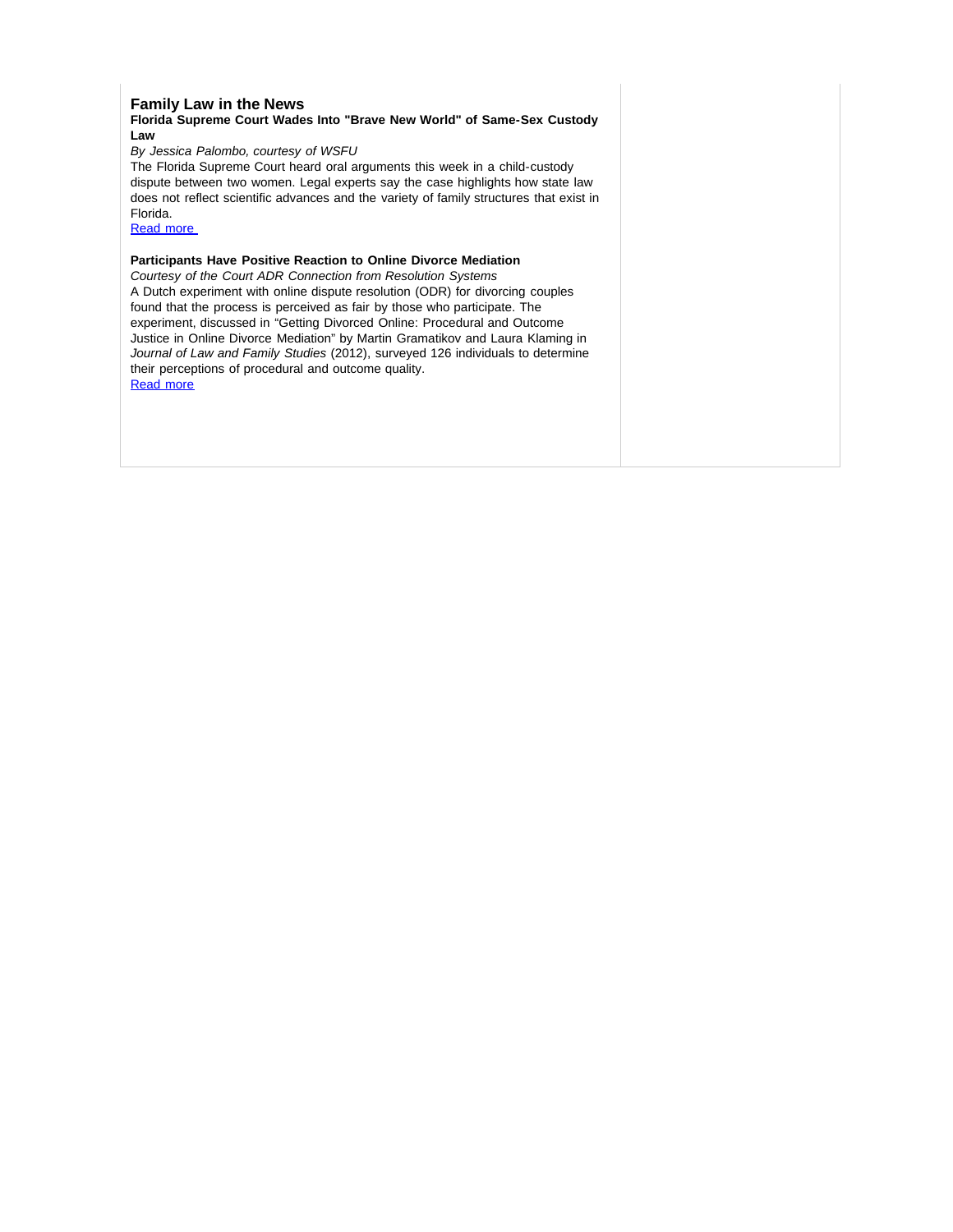

# Ask the Experts

# **Ten Tips for Judicial Officers Dealing with Self-Represented Litigants in Family Court**  *By Hon. Michael J. Dwyer*

# **1. Accept responsibility for the fairness of the process**

The overwhelming majority of people who appear in the family courts around the country are selfrepresented; their numbers are increasing and they are with us to stay. Your primary ethical obligations are to ensure parties the right to be heard according to law and to be impartial. The absence of lawyers challenges us on both of these obligations. The civil litigation system was designed by lawyers to be used by lawyers. When both parties are capably represented, it is reasonable to presume that the design of the system will help to insure that the resulting decision is a fair one. That presumption does not apply when one or both parties lack counsel. In such circumstances, it is your duty to remain impartial while giving each party the right to be heard.

## **2. Make information about court and its processes available to parties**

Self-represented litigants (SRLs) need information about law and procedure. While many jurisdictions have made great strides in this area in recent years, it remains your responsibility to insure that parties have the information they need. The single biggest obstacle to providing needed information to SRLs is the fear of giving legal advice. It is inappropriate for you or your staff to give legal advice, so be certain that the difference is understood. Providing information about the legal elements of a claim, which statutes apply and how to access them, about statutory and local procedures is information, not advice. The hallmarks of legal advice are telling a party what claim to make, what strategy to adopt or what outcome to accept. A great deal of useful information can be provided short of that and it is important that you and your staff to know the difference and freely provide information.

## **3. Be prepared**

Review the file before the hearing. When the parties see that you have read and considered the relevant items they have submitted, they get the unmistakable message that you care about the case and take it seriously. You should also be prepared for these hearings to be mentally and, possibly emotionally, taxing. Take care of your health so that you are up to the physical challenges of the work.

## **4. Treat parties with respect**

This is both obvious and difficult; suffice it to say that some SRLs are easier to work with than others. You are responsible for the tone in your courtroom; patience and a sense of humor are mandatory. You must speak in language that the parties understand; refrain from using legalese. Sarcasm and exaggeration should be avoided and above all, control your temper—has anything good ever come from losing your temper on the bench? Judges have different personalities and styles of interaction; a friendly businesslike manner is the ideal, but it's important to adopt a style that suits you so you will use it consistently.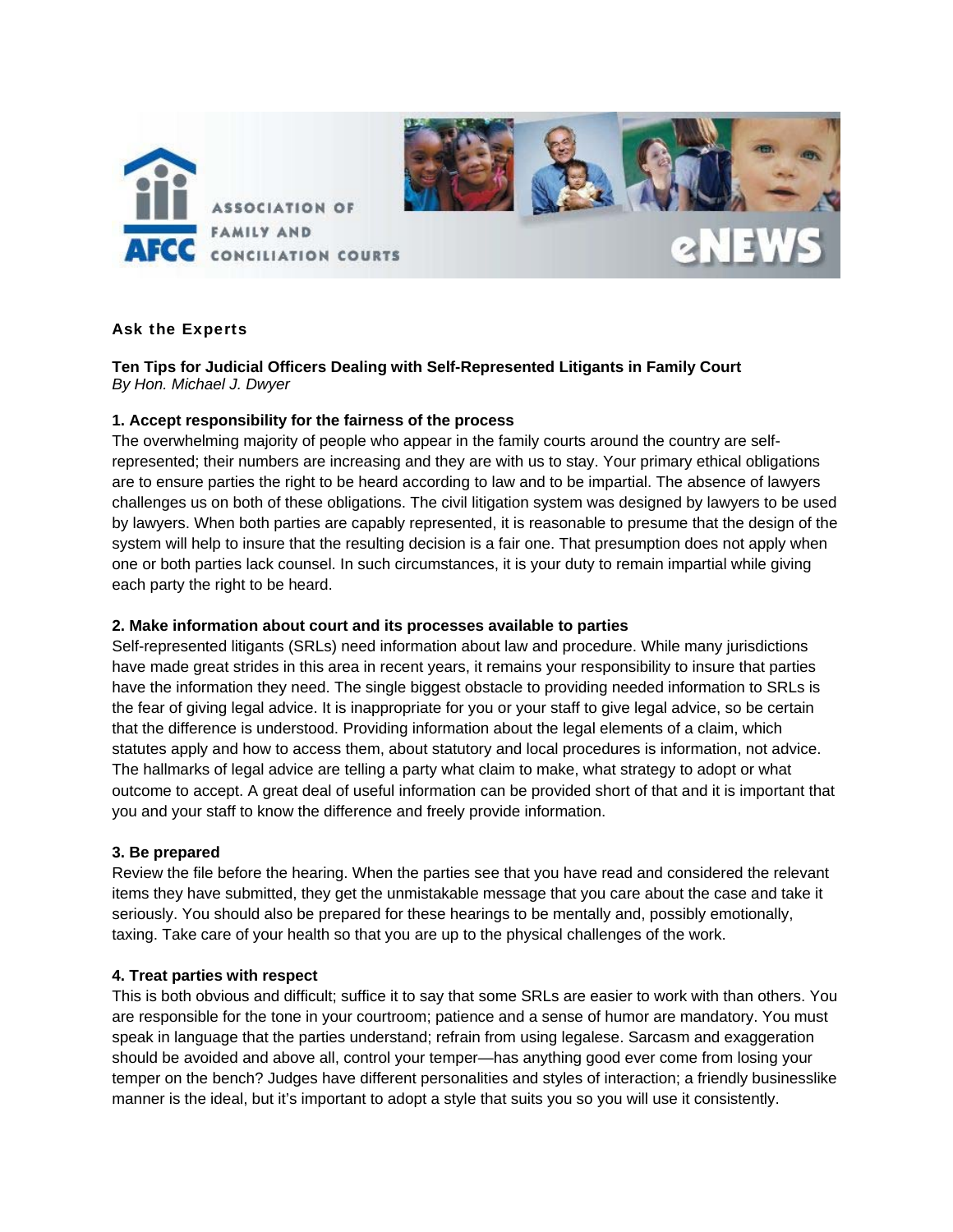Remember also, that the case is not about you; intervene with restraint so that ownership of the case remains with the parties.

# **5. Clearly explain what will happen at the start of every hearing and explain why**

In order for a SRL to tell their story, they must understand the issue that you are deciding on and what that party is required to show to get the result they desire. Parties must also understand the order of proceedings. If you intend to ask questions during the hearing, tell parties in advance and explain why. A sincere assurance given to a party that they will have a chance to tell you their side will go a long way to calming a nervous SRL. If you are comfortable with doing so, and the parties do not object, you can ask initial questions of both parties without compromising neutrality.

# **6. Remember that 60% of meaning is conveyed non-verbally**

A SRL's perception is their reality. Even if you are scrupulously impartial, giving the impression that you are bored, unintentionally skeptical, or impatient, will cause the SRL to not FEEL heard. The importance of tone of voice, posture, eye contact, forms of address, and what you do with your hands cannot be underestimated. Consider videotaping yourself in a hearing to see how you appear to others.

# **7. Actively seek the facts to insure that cases are tried on the merits while remaining impartial**

You need the facts to decide an issue. SRLs do not know what you need to know or how to provide you with that information. You have broad discretion in how you conduct the fact-finding process. The scope of your authority is illustrated by your undisputed ability to, among other things, modify the usual order of procedure, ask questions of witnesses, determine the admissibility of evidence, grant continuances, appoint experts, and even call witnesses. Provided that is done consistently and with restraint, you can fully retain your impartiality and obtain the evidence you need to make your decision. You should not mistake passivity and lack of involvement for neutrality.

# **8. Do not let the rules of evidence prevent a fair hearing**

You have broad discretion concerning the admission or exclusion of evidence. You are the fact-finder in family court and are trained in weighing and assessing the credibility of evidence. There are many exceptions to rules that require the exclusion of evidence, including the catchall rules that allow the admission of evidence found to have circumstantial guarantees of trustworthiness comparable to the many exceptions to the rules of exclusion. It is rare that a SRL will raise an evidentiary objection. The cases that are most challenging to judges are those in which one party is represented and the other is not. In most circumstances, if there is valid objection to a significant item of evidence, explaining the requirements of admissibility, and granting a continuance to allow the party to correct the defect can overcome the objection. Except in the rarest of circumstances, the represented party will not want to pay the lawyer for another court appearance, especially when the evidence is relevant and will be admitted at the adjourned hearing because the proponent now knows what is required. Keep in mind that the purpose of the rules of evidence is to aid in the search for truth and that the rules are vestiges of a fully lawyered system. They should not deprive you of the ability to conduct a fair hearing.

# **9. Give reasons for rulings and decisions**

Parties who believe that the decision making process was procedurally fair are more likely to be satisfied with the outcome, even if they are not successful. Parties must be given the opportunity to understand the reason that you are deciding the way you are. An explanation in plain language of your rulings is required, and if possible, you should obtain confirmation from both parties that they understand the ruling and your reasons for it.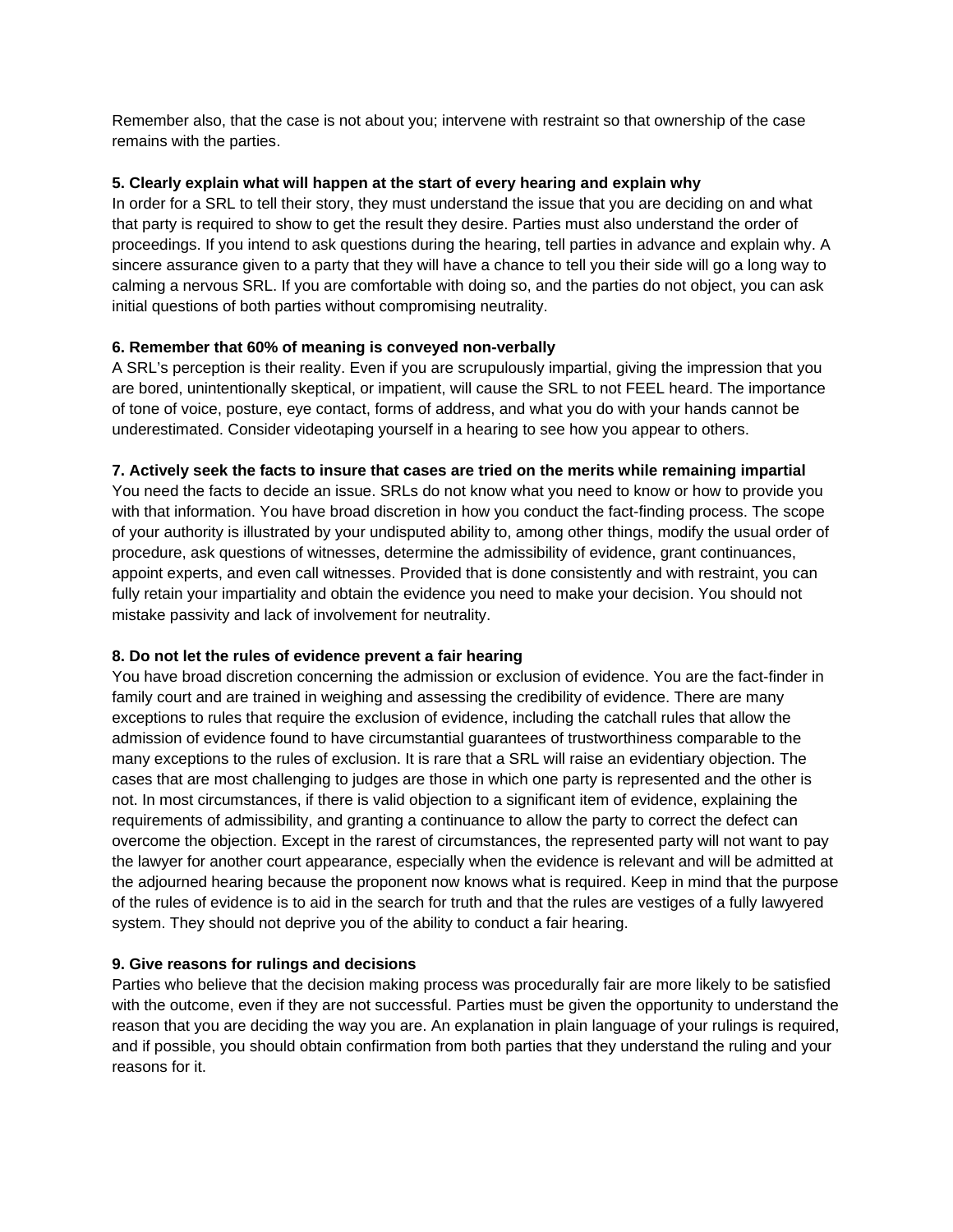## **10. Take responsibility for preparation of the order**

Perhaps the most surprising feature of civil procedure to a non-lawyer is the practice of having the prevailing party, rather than the court, prepare written orders. SRLs have no idea how to prepare an order, and, while explaining what one is and how to prepare one is information rather than advice, it is the very rare SRL who is capable of using the information correctly. Many courts have changed the traditional practice and begun to prepare their own orders. If you intend that parties follow your orders, it is important that you prepare the order and deliver it to the parties before they leave the hearing room. Doing so concededly puts a burden on the court and staff, but any burden is outweighed by the benefits.

*Michael J. Dwyer is a circuit court judge in Milwaukee, Wisconsin. He has been on the bench since August 1997 and is currently assigned to the Children's Court hearing dependency and delinquency cases. He was previously assigned to the Family Division where he was the presiding judge. Before that, Judge Dwyer served as the presiding judge of the probate subdivision, was the small claims judge for a year and served terms in both Family and Children's Court. His current interests include trying to understand what can best be done to mitigate the harm children suffer at the hands of abusive and neglectful parents. His family court interests include insuring the quality of GALs in family cases, addressing the problems presented by self-represented litigants in family court, improving the way family court processes cases by facilitating co-operation at all stages, and improving the family court mediation. Judge Dwyer received his legal education at Georgetown University Law Center, graduating in 1975, and his undergraduate degree from the University of Wisconsin-Madison in 1972. Prior to taking the bench he was a general practitioner in Milwaukee County for over twenty years.*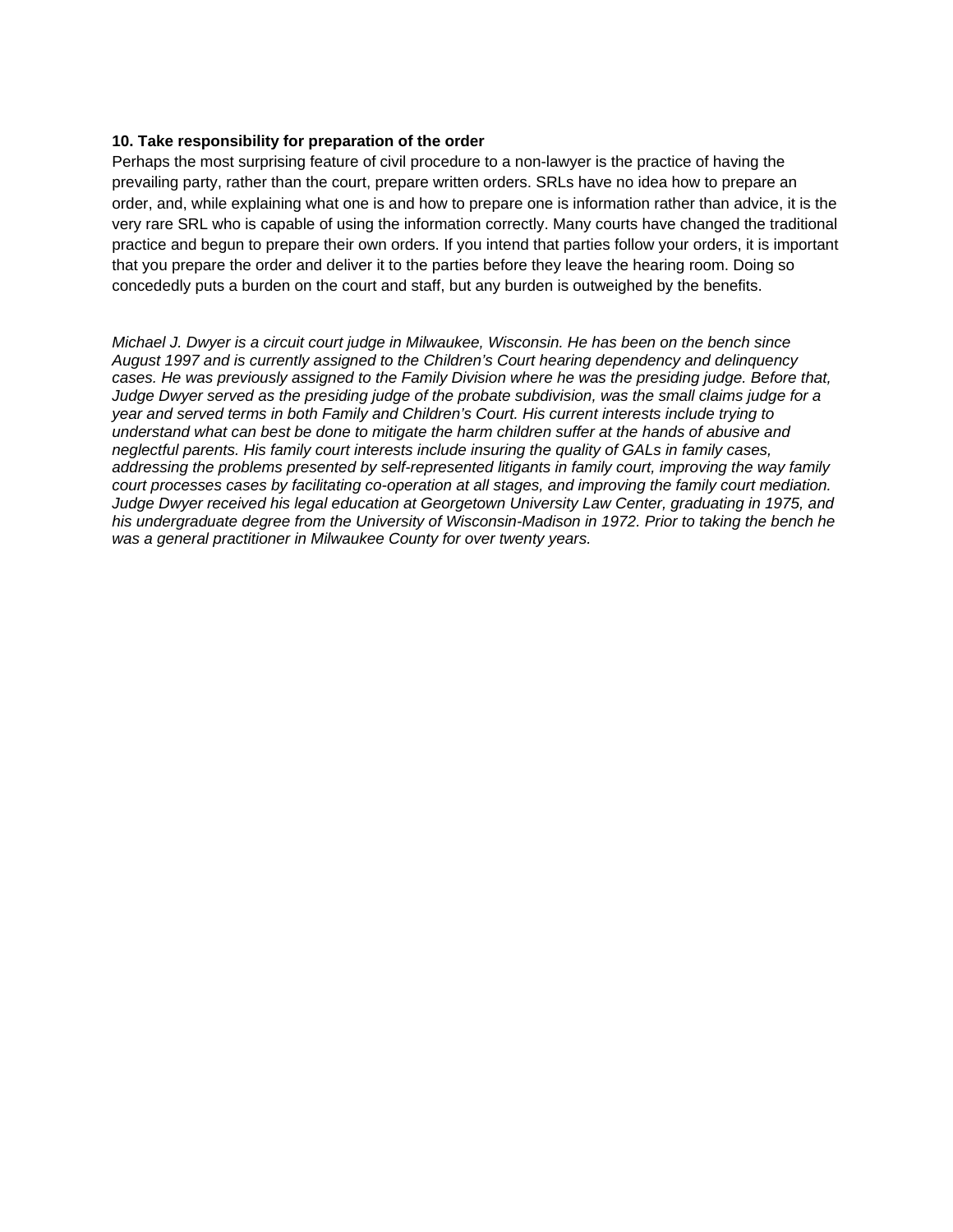

## What Else was Founded in 1963?

The first AFCC conference was held on Saturday, September 7, 1963, in Los Angeles. Conciliation counselors and judges from six counties in California gathered to talk shop. As the 50th Anniversary Conference approaches, each month we will feature trivia or a fun piece related to the anniversary. This month we explored other things "founded" in 1963.

Here are a few of the highlights:

**Lamborghini** was founded by Ferruccio Lamborghini at Sant'Agata Bolognese in Italy's Emilia Romagna region. "I want to build the perfect car" declared Ferruccio as he launched his ambitious project.

*Doctor Who*, the BBC television series, debuted on 23 November 1963.

**Porsche** will celebrate the 50th anniversary of the Porsche 911 and will reveal a special edition to celebrate the car's golden anniversary.

**Lands' End** was founded by Gary Comer, a former advertising copywriter and sailor.

The **Pro Football Hall of Fame**, the hall of fame for professional football in the United States with an emphasis on the National Football League (NFL), opened in Canton, Ohio on September 7, 1963, with 17 charter enshrinees.

**Clifford the Big Red Dog®** from the best-selling books by Norman Bridwell will celebrate his official birthday on February 14, 2013. Over a million Clifford books have been printed and there is an awardwinning television series based on the books on PBS KIDS.

**CVS Pharmacy**, now the second largest pharmacy chain in the United States, was founded in Lowell, Massachusetts.

**ECCO**, the shoe manufacturer and retailer, was founded by Karl Toosbuy in Bredebro, Denmark. Originally a footwear maker only, the company has since added leather production and accessories and now claims to be the only major shoe company in the world to own and manage every step of the production process–from tannery to consumer.

**Mary Kay**, the cosmetic company was founded by Mary Kay Ash in Texas.

**Weight Watchers**, the US-based international company that offers various dieting products and services to assist weight loss and maintenance, was founded by Brooklyn homemaker Jean Nidetch.

**The Avengers** team of superheroes made their debut in in The Avengers #1 (Sept. 1963) published by Marvel Comics. Called Earth's Mightiest Heroes, the Avengers originally consisted of Iron Man (Tony Stark), Ant-Man (Dr. Henry Pym), Wasp (Janet Van Dyne), Thor, and Hulk (Bruce Banner). The original Captain America was discovered, trapped in ice (issue #4), and joined the group after they revived him.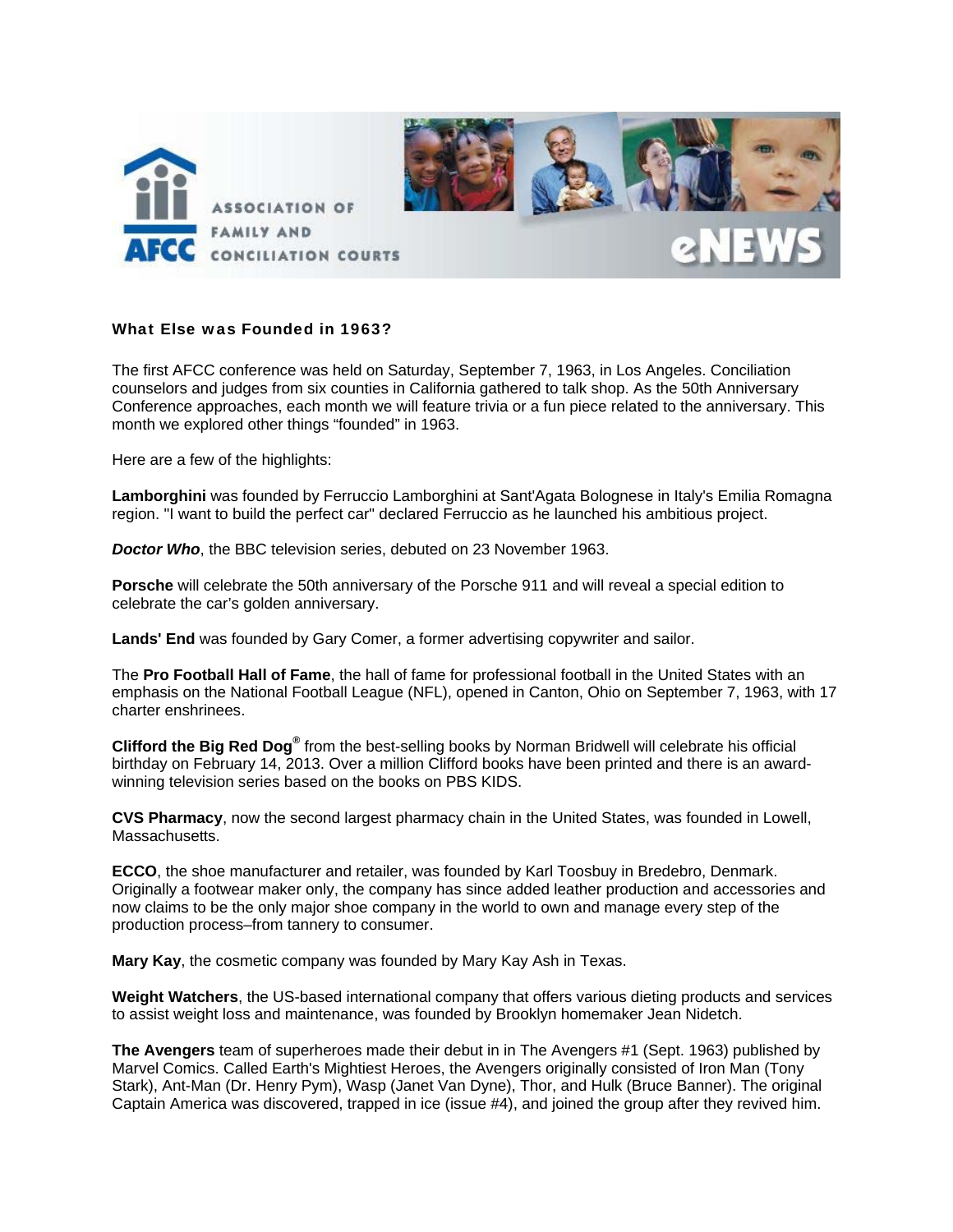

## 6th World Congress on Family Law and Children's Rights *Building Bridges: From Principle to Reality*  **March 17–20, 2013, Sydney Australia**

## **AFCC Members Go Global**

Last month we recognized AFCC Board members and leadership who are presenting at the 6th World Congress, as well as members of that conference's planning committee and leadership. This month, take a look at the incredible presence of AFCC members on the program. Almost 50 members will present sessions!

*See the full program for further details. Sessions listed may have other speakers; AFCC members who will present are listed below the session title.* 

## **Communicating in the Trenches: A Model for Representing Abused and Neglected Children**

Edith A Croxen, *Pima County Office of Children's Counsel, United States* Rebecca M Stahl, *Pima County Office of Children's Counsel, United States*

# **How Lawyers "see" Children in Child Representation**

Nicola M Ross, *Newcastle Law School, University of Newcastle, Australia* 

## **The Children's Lawyer for Ontario: The Challenges of Developing Competency in Representing Children in a Multicultural Context**

Lucy McSweeney, *Office of the Children's Lawyer, Canada* Nancy Webb, *Office of the Children's Lawyer, Canada* Katherine Kavassalis, *Office of Children's Lawyer, Canada* 

# **Relocation Disputes: Applying Research to Practice**

Prof Judy Cashmore, *University of Sydney, Australia*  Prof Marilyn Freeman, *London Metropolitan, United Kingdom*  Prof Patrick Parkinson AM, *University of Sydney, Australia* Dr Phil Stahl, *Director, Forensic Programs, Steve Frankel Group, LLC, United States* 

## **One Objective Assessment of Parenting Capacity for Child Custody and Child Protection: Is it possible?**

Dr Don Tustin, *Adelaide Psychological Services, Australia*

# **Infants and Toddlers: Furthering Our Collective Understanding of Their Needs in Post-Separation Parenting Plans**

Marie L Gordon QC, *Gordon Zwaenepoel, Canada* 

# **Some Psychological Outcomes for Alienated Children Who, Under Court Orders, Have moved to Live with their Rejected Parent**

Dr Jennifer Neoh, *Australia*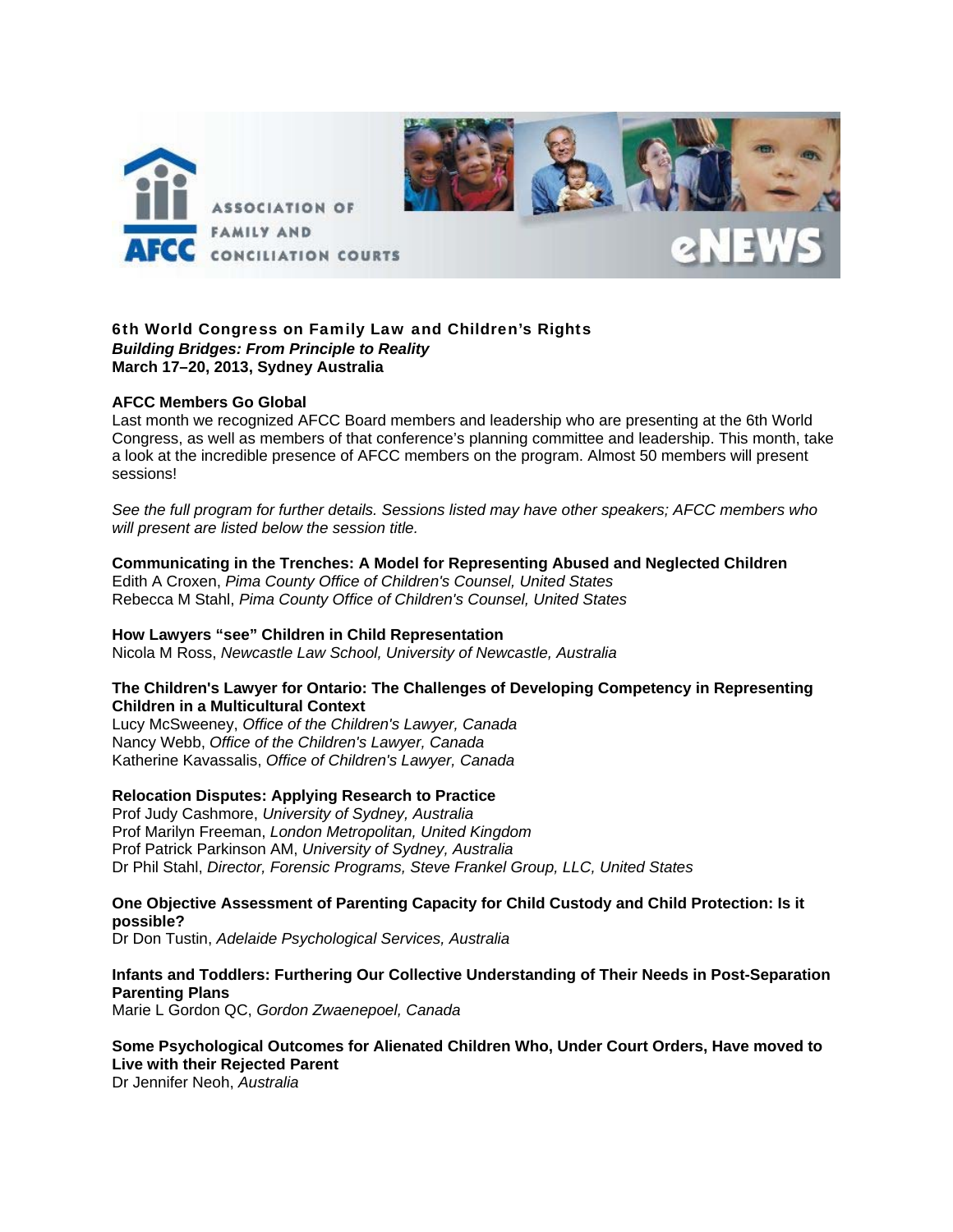### **Hearing the Voice of the Child in Hague Abduction Cases**

Dist Prof Linda D Elrod, *Washburn University School of Law, United States* 

## **International Children's Issues – Legal / Social / Psychological: Towards a Wholistic Approach – About Time!**

Dr Ann L Wollner, *International Social Service (ISS) Australia, Australia* 

### **Domestic Violence and the Impact on Children's Lives**

Judge Peter Boshier, *Principal Family Court Judge, New Zealand* 

### **Drawing Conclusions for Parenting Plans: Update on the Research**

Dr Kathryn F Kuehnle, *University of South Florida, United States* Dr Leslie Drozd, *United States*  Judith R. Forman, *United States* 

### **Post-separation Patterns of Children's Overnights Stays with each Parent in Australia: A Recent Snapshot**

Dr Bruce Smyth, *Australian National University, Australia* 

### **Truancy-The Next Generation**

Hon Bryan E Mahoney, *Court of Queen's Bench of Alberta (Canada), Canada*

## **Bullying In Schools: Is it Against the Law?**

Prof Samuel Stein, *University of Bedfordshire, United Kingdom* 

### **The Twists and Turns of Children's Participation in Family Disputes: Oh What a Tangled Web Professionals Weave**

Dr Rachel Birnbaum, *King's University College at the University of Western Ontario, Canada* Dr Francine Cyr, *Canada* Dena Moyal, *Canada* 

**Reforming the Regulation of Legal Parenthood: British Columbia's New Family Law Act**  Prof Susan B Boyd, *Faculty of Law, University of British Columbia, Canada* 

### **Gender Identity Disorder in Children: The Australian Legal Response**  Brigid M Jenkins, *Victoria Legal Aid*

### **Protecting Children-The Building Blocks for the Bridge**

Julie M Jackson, *Legal Aid Western Australia, Australia* 

**Towards a Convention on Responsibilities and Obligations to the Child**  Retired Judge Philip L Marcus, *Israel* 

**Potential Value of International Family Mediation: Building Bridge over Cultural Diversity**  Mikiko Otani, *Toranomon Law & Economic Offices, Japan* 

## **The Effect of Warring Parents on Children's Development**

Prof Samuel Stein, *University of Bedfordshire, United Kingdom* 

## **Biological Effects of High Conflict on Children and Consequential Effects on their Social Development**

Justice Andrea B Moen, *Court of Queen's Bench of Alberta, Canada* 

# **International Judicial Initiatives Dealing With Cross Border Child Protection**

Justice Robyn M Diamond, *International Hague Network*, *Judge for Canada, Canada* Justice Victoria Bennett, *International Hague Network*, *Judge for Australia, Australia*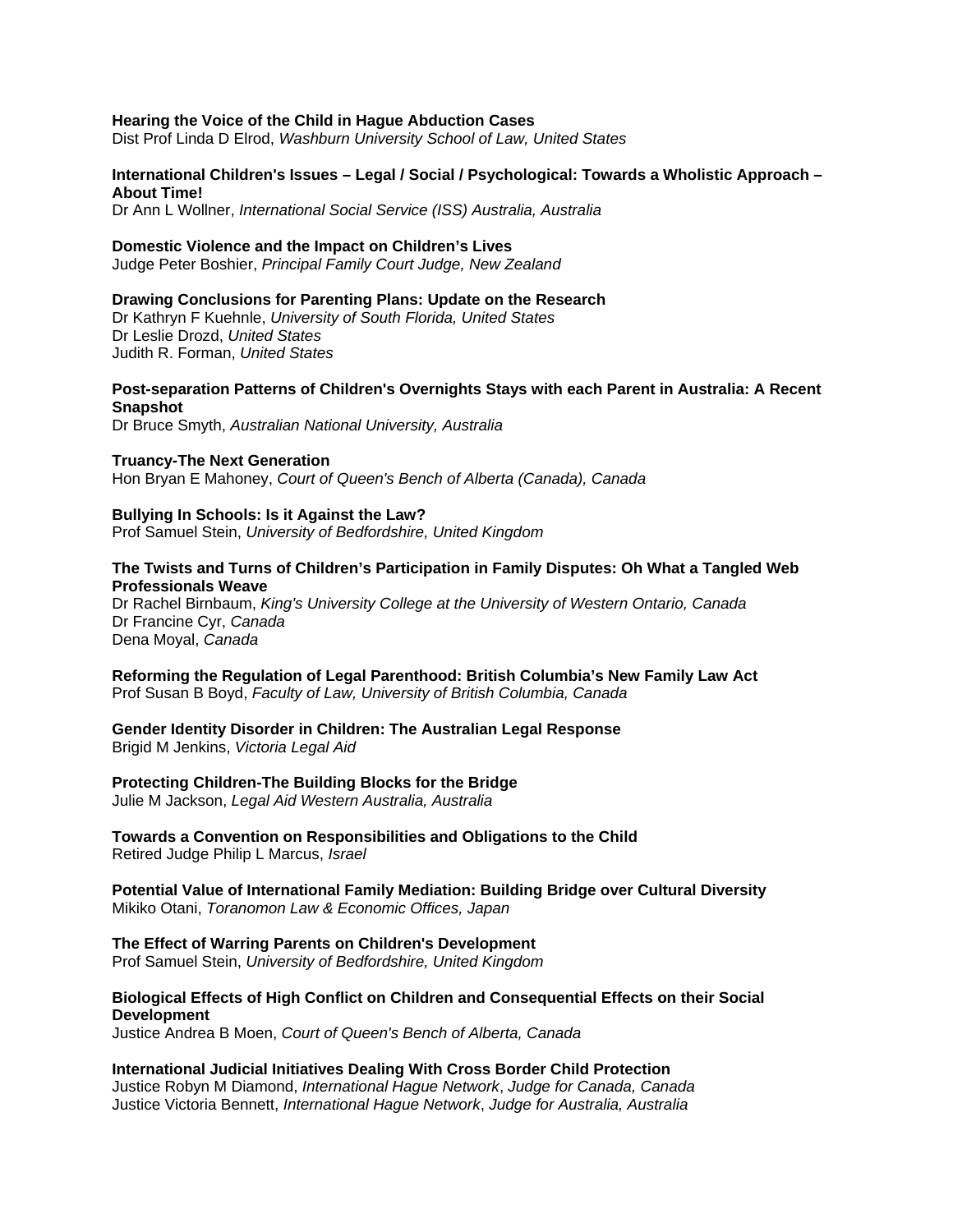Justice Donna Martinson, *Deputy Judge of Yukon Supreme Court and Justice of the British Columbia Supreme Court, retired, Canada* Judge Judith Kreeger, *International Hague Network*, *Judge for the United States, United States* 

## **What Would CROC Look Like if it were Being Drafted for Children Born in 2013?**

Dr Susan A McDaniel, *University of Lethbridge, Canada* Dr Tom Altobelli, *Federal Magistrates Court of Australia, Australia* 

## **"The DOORS and the MASIC: two state of the art risk screening tools for family law"**

Assoc. Prof Jennifer McIntosh, *LaTrobe University, Australia* Prof Amy Holtzworth Munroe, *Indiana University, United States* 

## **Review of Evaluations of Family Violence and Child Sexual Abuse in Child Custody Disputes**

Dr Robert A Simon, *Independent Practice, United States*

Dr Leslie M Drozd, *Independent Practice, United States*

Dr Katherine Kuehnle, *Independent Practice/University of South Florida, United States* 

## **Parenting Coordination in North America**

Justice Emile Kruzick, *Superior Court of Justice (Ontario), Toronto, Ontario, Canada* Linda Fieldstone, *Supervisor, Family Court Services, Dade County, Family Court of Miami, Florida, United States*

Arnold Shienvold, *President, Association of Family and Conciliation Courts, Harrisburg, Pennsylvania, United States*

Moderator: Peter Salem, *Executive Director, Association of Family and Conciliation Courts, United States*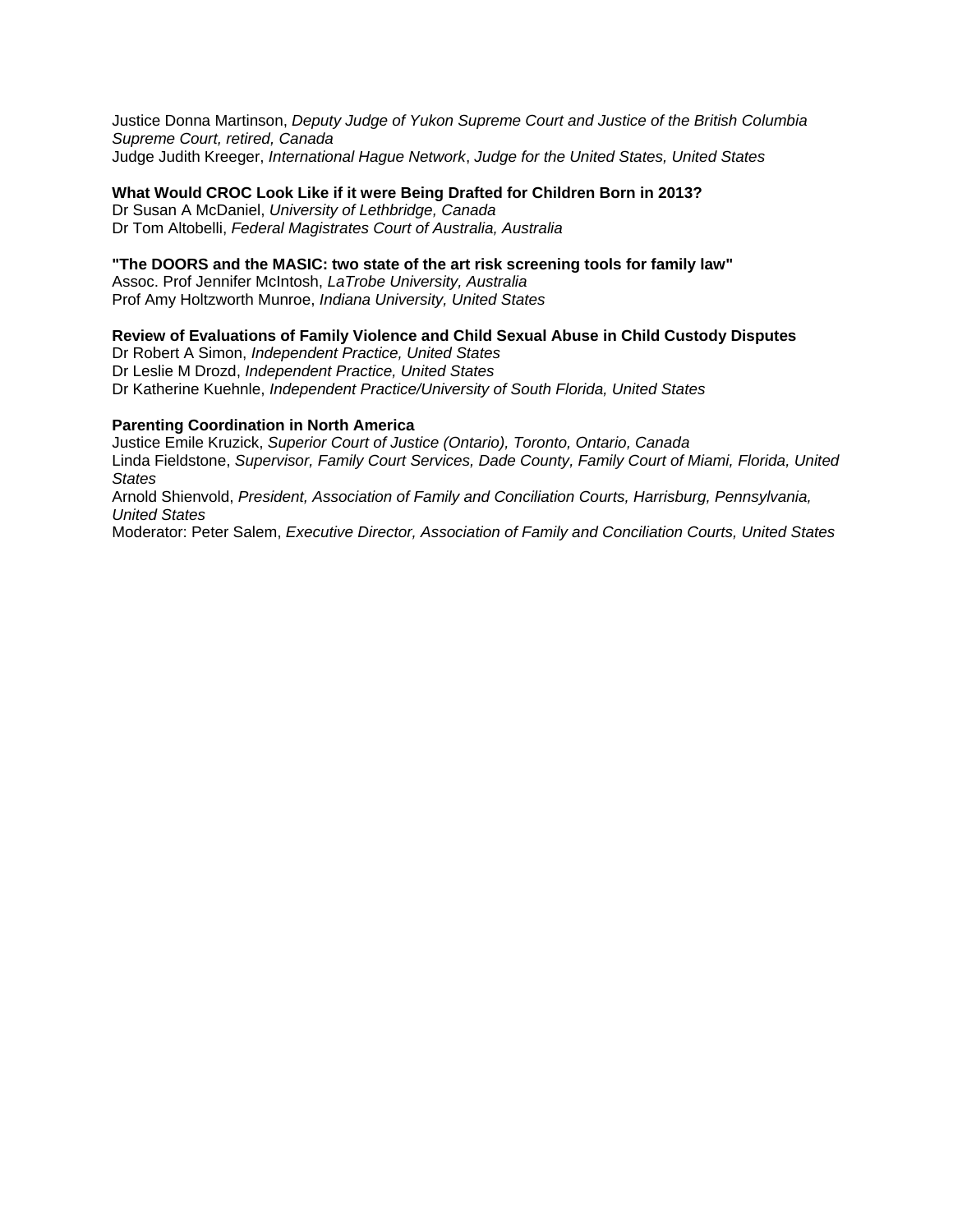

## **Family Court Services: A Reflection on 50 Years of Contributions**

## Sharon Press

 In 1963, a family going through divorce would have a very different experience than a family going through a similar situation today. Access to court services would have been extremely limited, both in terms of the number of services available and the scope of each of these services. In order to obtain a divorce in every state in the United States in 1963, establishment of "fault" was necessary. If there were children from the marriage, the legal presumption was that they would live with their mother. In discussing children, courts used the language of custody and visitation, and not the more humane (and now commonplace) terms of parenting arrangements and shared parenting plans. There were no mediators or parent coordinators. The family would not have been referred or mandated to a parent education course.

 In the fifty years between 1963 and today, the family court landscape has entirely changed. In many jurisdictions, family court judges have access to a range of court services to refer parents to, from mediation, to parent education, to parenting coordination. Courts are more aware of and sensitive to issues of domestic and family violence and the special needs of nontraditional families. Bound by precedence, courts are generally not considered to be institutions which change rapidly and, in court time, fifty years is quite brief. How can one explain these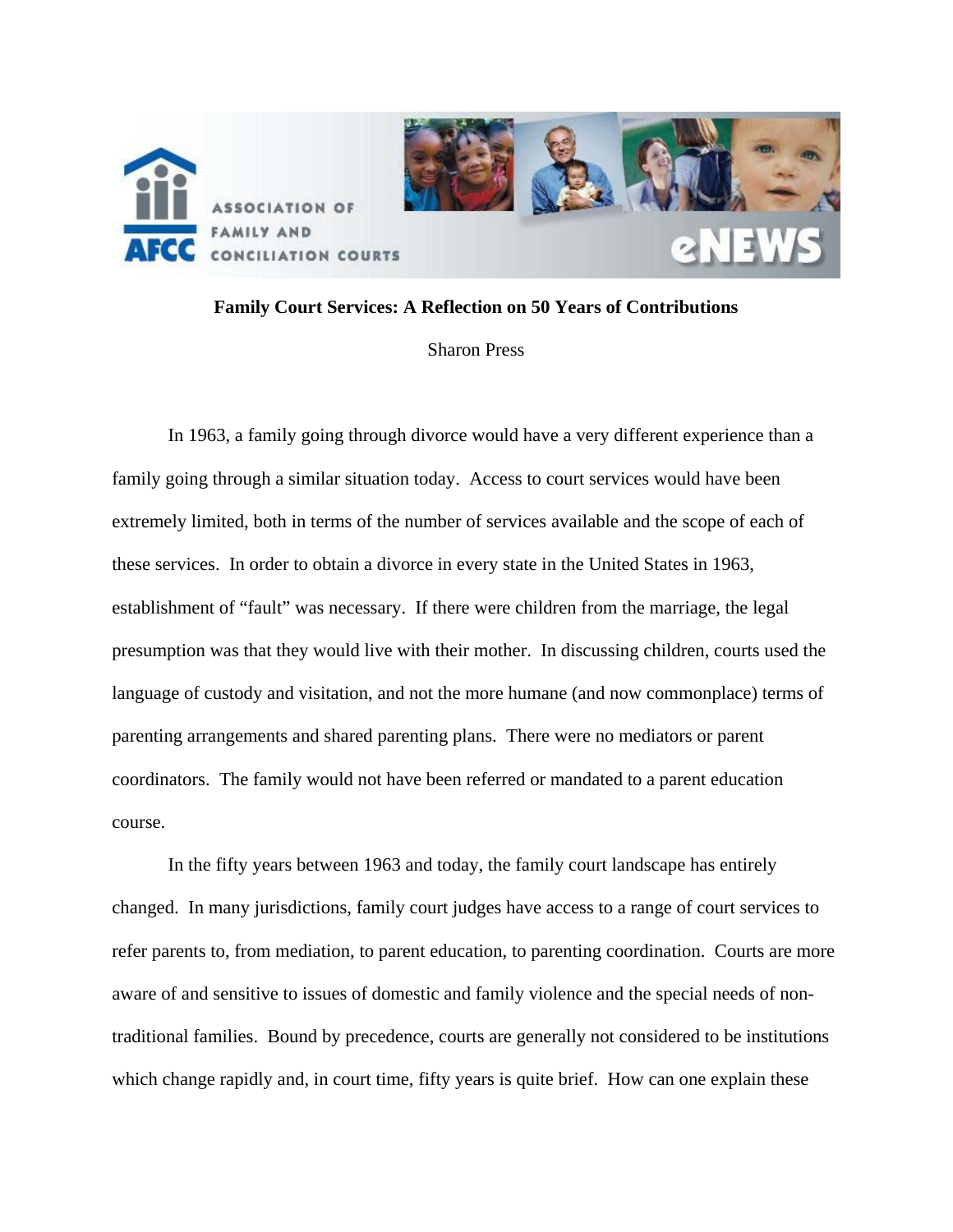changes? Certainly societal changes (e.g., the role of women in the workforce changed significantly since 1963 as did the number of people seeking divorce), overburdened civil court dockets, and legal changes (e.g., abrogation of the tender years doctrine and adoption of joint custody presumptions) all contributed to the need for courts to develop new ways of providing services but one cannot ignore the major role that the Association of Family and Conciliation Courts (AFCC) played as a catalyst to support and expand the provision of innovative court services to litigants and their families. In fact, if one looks at the significant innovations in court services over the years, it is easy to see the correlation between presentations and discussions at AFCC conferences, which then developed into articles or special issues of the *Family Court Review* and ultimately led to the development of guidelines, standards, or best practices either led by AFCC or with AFCC as a major contributor.

 In the pages that follow, I will examine these contributions by reviewing them in the context of the major changes in family court services over the past five decades. The article will conclude with some speculation about the future.

## **Conciliation Services**

 In the early 1960s (and the early days of AFCC), family court services took the form of conciliation courts. Led by California, the birthplace of the AFCC, conciliation services were provided by mental health counselors who were court employees. The purpose of conciliation court was: "to protect the rights of children and to promote the public welfare by preserving, promoting, and protecting family life and the institution of matrimony, and to provide a means for the reconciliation of spouses and the amicable settlement of domestic and family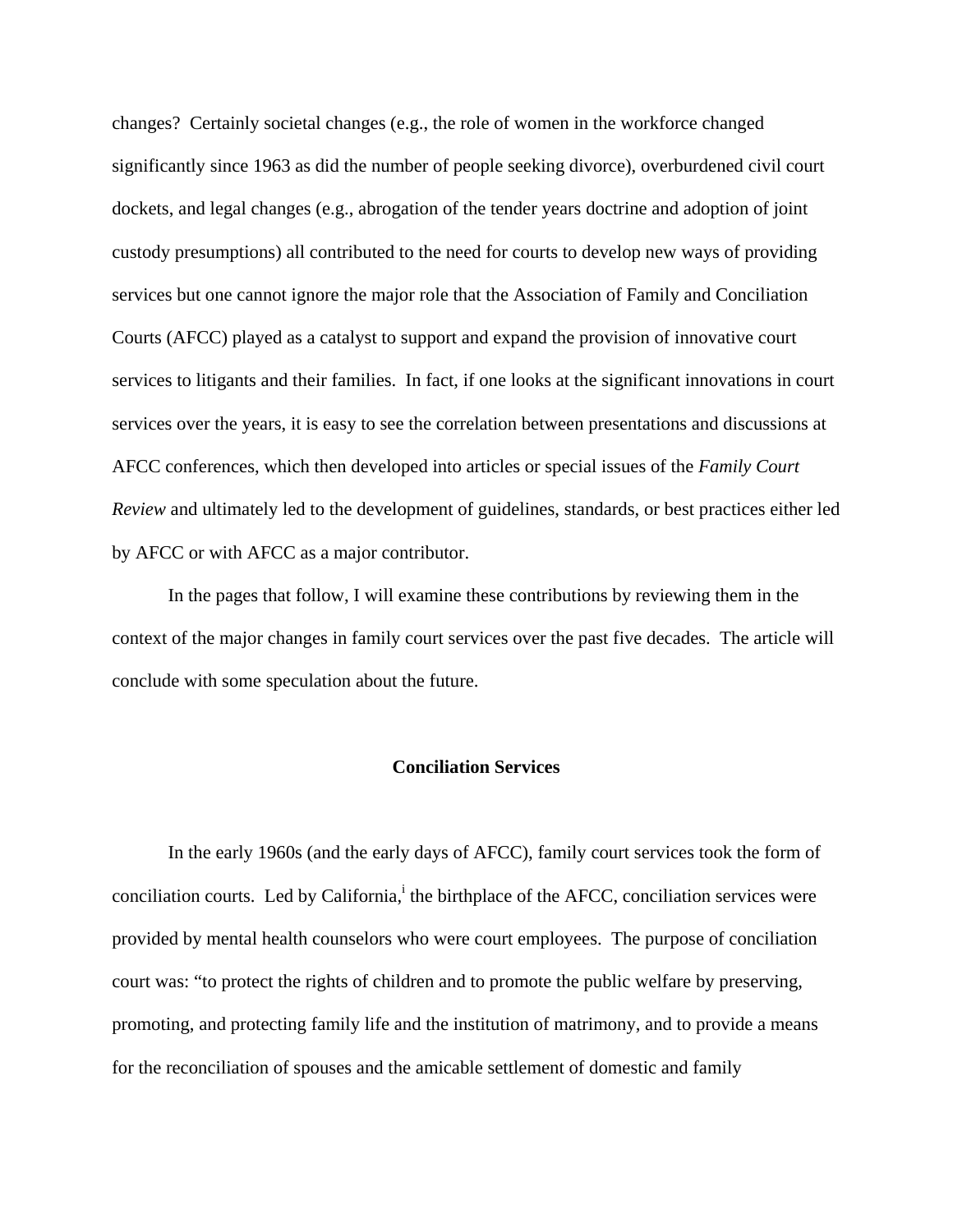controversies."ii As explained by AFCC founding member, Meyer Elkin, in 1973, the focus of conciliation services went beyond a "reconciliation function." He noted that, "[i]f in the course of such service a family does not reconcile, this does not mean that the counselor's concern and responsibility to the family is at an end. In such cases, we still offer a very important and worthwhile service in our counseling efforts to help the family close the book gently."

 AFCC's first conference was attended exclusively by Californians involved in conciliation court functions and the first issues of what later became the *Family Court Review* were similarly targeted to conciliation counselors in California. By the second conference, at which the focus remained on conciliation, participants came from a variety of states. By 1965, nineteen states had developed some form of court-connected counseling services.<sup>iv</sup> It is from these initial services that the seeds were planted for assisting families in a new way.

## **Custody and Visitation Mediation**

 The focus on reconciliation changed by the end of the 1960s as no-fault divorce statutes began to be adopted and the women's movement brought even greater attention to the fact that marriages sometimes end. Through AFCC, conciliation court counselors and family court judges had already been gathering to discuss how to help parties "terminate the marriage with dignity, minimal trauma, and without the need to strike back."  $V$  Mediation, with its emphasis on parties exercising self-determination after having had an opportunity to talk, was the next logical development. It provided parents with a time and a place to discuss how to dissolve their marriage, while still attempting to reduce the emotional and economic costs of resolving custody disputes and improving parent-child relationships.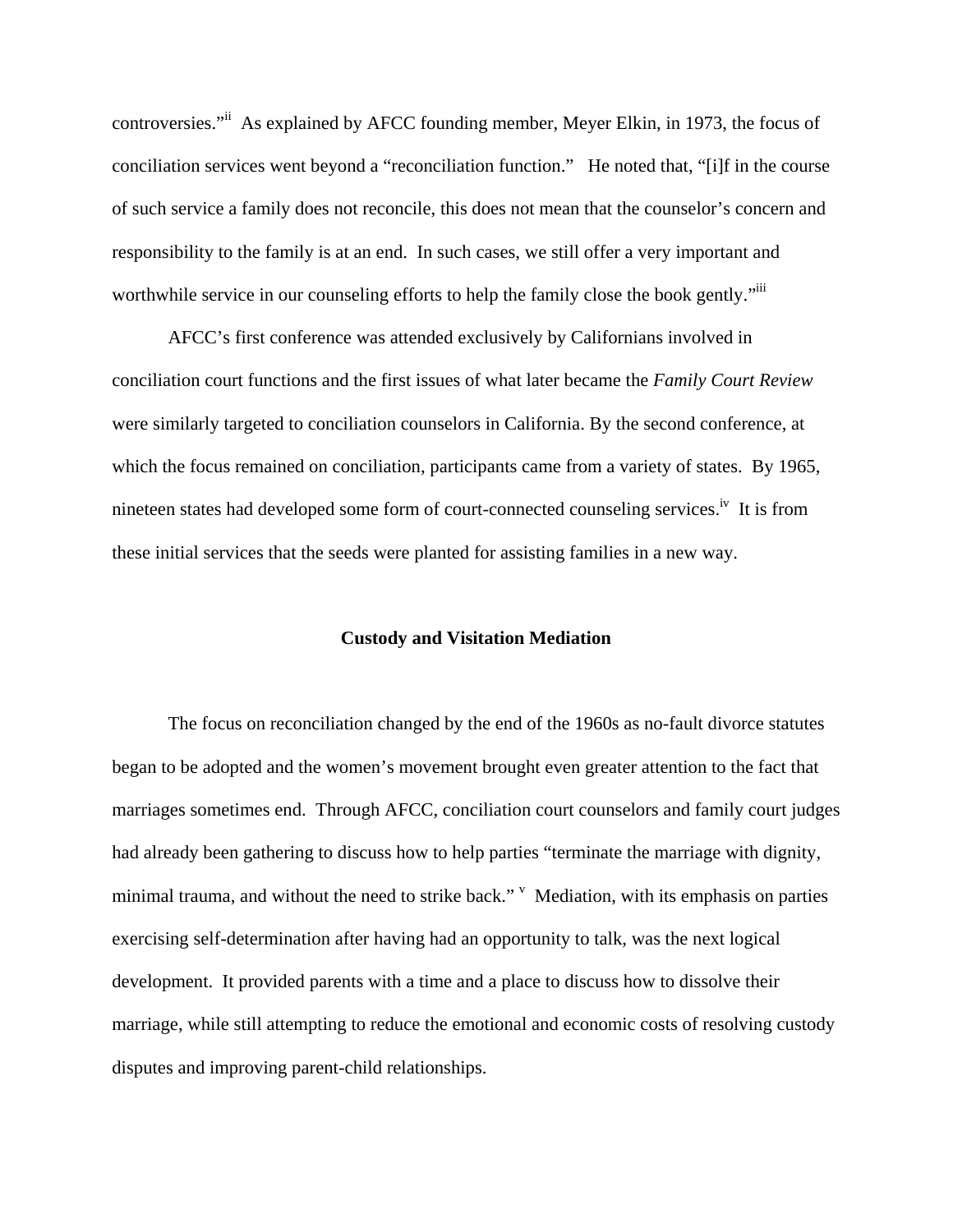By the early 1970's, experimentation began in the use of mediation through the courts for custody and visitation disputes. As legislation moved from the Tender Years Doctrine, and the primary caregiver presumption emerged, judges became increasingly interested in services such as mediation to help resolve issues related to custody and visitation. In 1980, California became the first state to allow judges, by state statute, to mandate that parents participate in mediation.<sup>Vi</sup>

 Interestingly, the adoption of this statute in California followed a pre-conference program at the winter 1979 AFCC meeting entitled "Mediation and Divorce Settlement." As Alison Taylor describes, the event underscored the "considerable confusion" amongst those who were offering mediation services about such things as "the essential characteristics of mediation, the differences between mediation and therapy, and the rights of children to make decisions in the mediation process."<sup>vii</sup> It is significant to note that the discussion took place at an AFCC gathering, and Taylor's article arguing for the development of "a theory of mediation … as a consistent, definable process to which all practitioners can ascribe<sup>"viii</sup> was published in the *Conciliation Courts Review*. In the years that followed, the AFCC would continue to foster discussion of mediation both at conferences and in the pages of the *Conciliation Courts Review*  (and later in the *Family Court Review*),<sup>ix</sup> which enabled courts to take advantage of the experimentation attempted in one court in order to capitalize on the lessons learned. Not surprisingly, by 1995, 33 states had adopted statutes or court rules mandating mediation in contested custody and visitation. $^x$ 

 Another critical service that the AFCC played in the development of mediation was to secure research grants and to provide a forum for presentation and discussion of research in the context of family services. $x_i$ <sup>i</sup> Traditionally, courts are challenged to find the resources to complete research, despite having the advantage of possessing a critical number of events to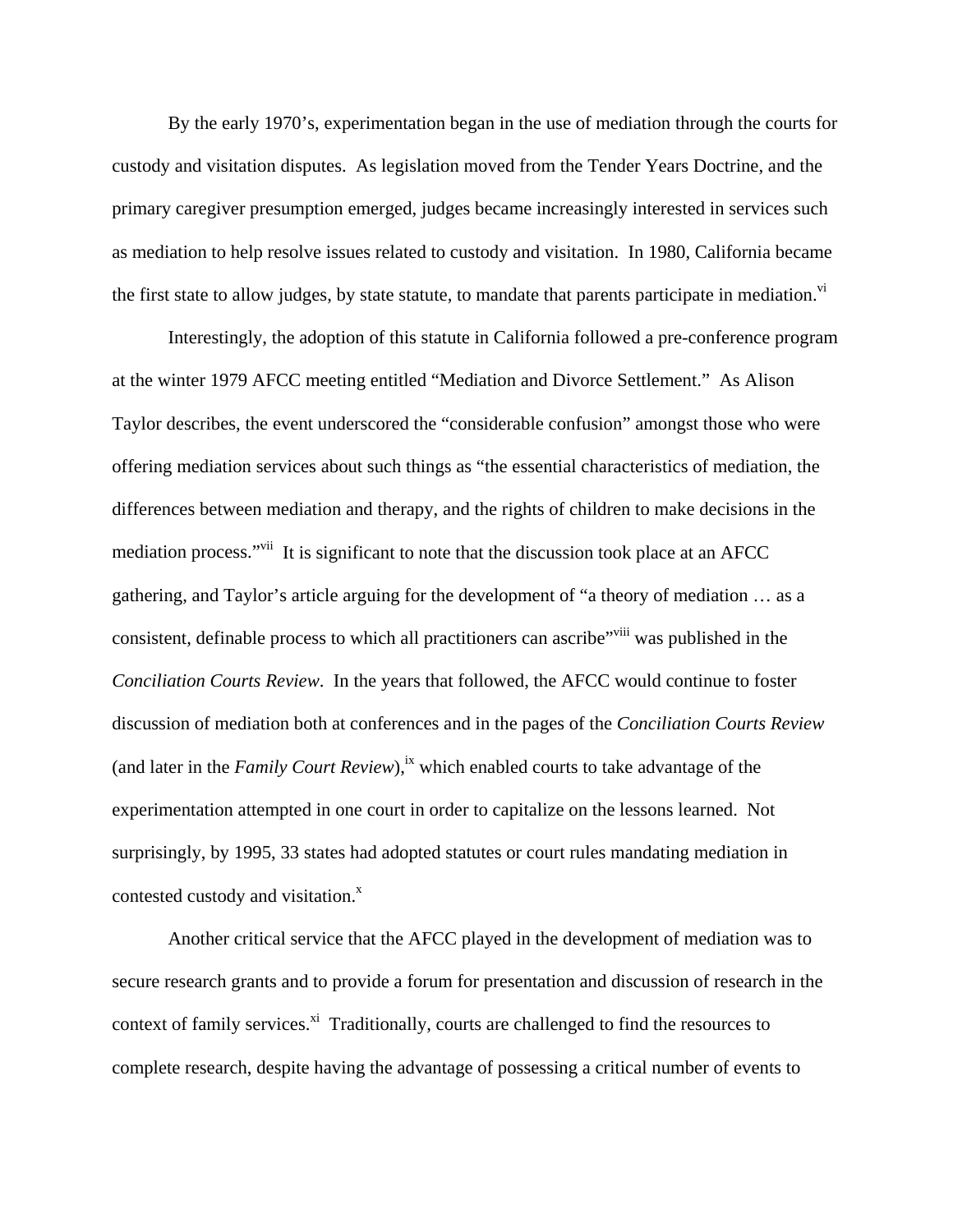study. Given difficult budget decisions, courts inevitably opt to provide services rather than conduct studies. AFCC, through its interdisciplinary commitment, was able to provide a forum for judges, mental health and legal service providers, court administrators, and researchers to meet, review current research, consider research implications, and create new innovations.

 Finally, for services to obtain credibility, standards are necessary. Beginning in 1982, the AFCC set the stage for mediation to move to the next level by convening three national symposia, which resulted in the production of the first set of model standards of practice for family and divorce mediators. The AFCC was also responsible for co-convening a broad-based re-examination of the Model Standards of Practice for Family and Divorce Mediation in 1998,<sup>xii</sup> which "increase<sup>[d]</sup> public confidence in an evolving profession and provide<sup>[d]</sup> guidance for its practitioners."<sup>xiii</sup> After wide-spread distribution of the drafts and a series of symposia at which comments were considered, the standards were finalized in 2000 and later adopted by the AFCC, the American Bar Association, and the Association for Conflict Resolution.

 Over the years, the AFCC has been instrumental not only in supporting the development and use of mediation in divorce and custody situations, but also in expanding the use of mediation to child protection cases, non-traditional families, guardianship, and others. At the same time, the organization has been willing to confront and address the serious challenges relating to the use of mediation, especially in the context of high conflict families and with families for whom domestic violence<sup>xiv</sup> is prevalent.<sup>xv</sup>

 Advocates who work with survivors of domestic violence have traditionally been critical of mediation in custody and visitation cases because of their concern about the impact of intimidation on a process which relies so heavily on party self-determination. On the other side, proponents of mediation suggest that there is a need for a much greater sense of nuance in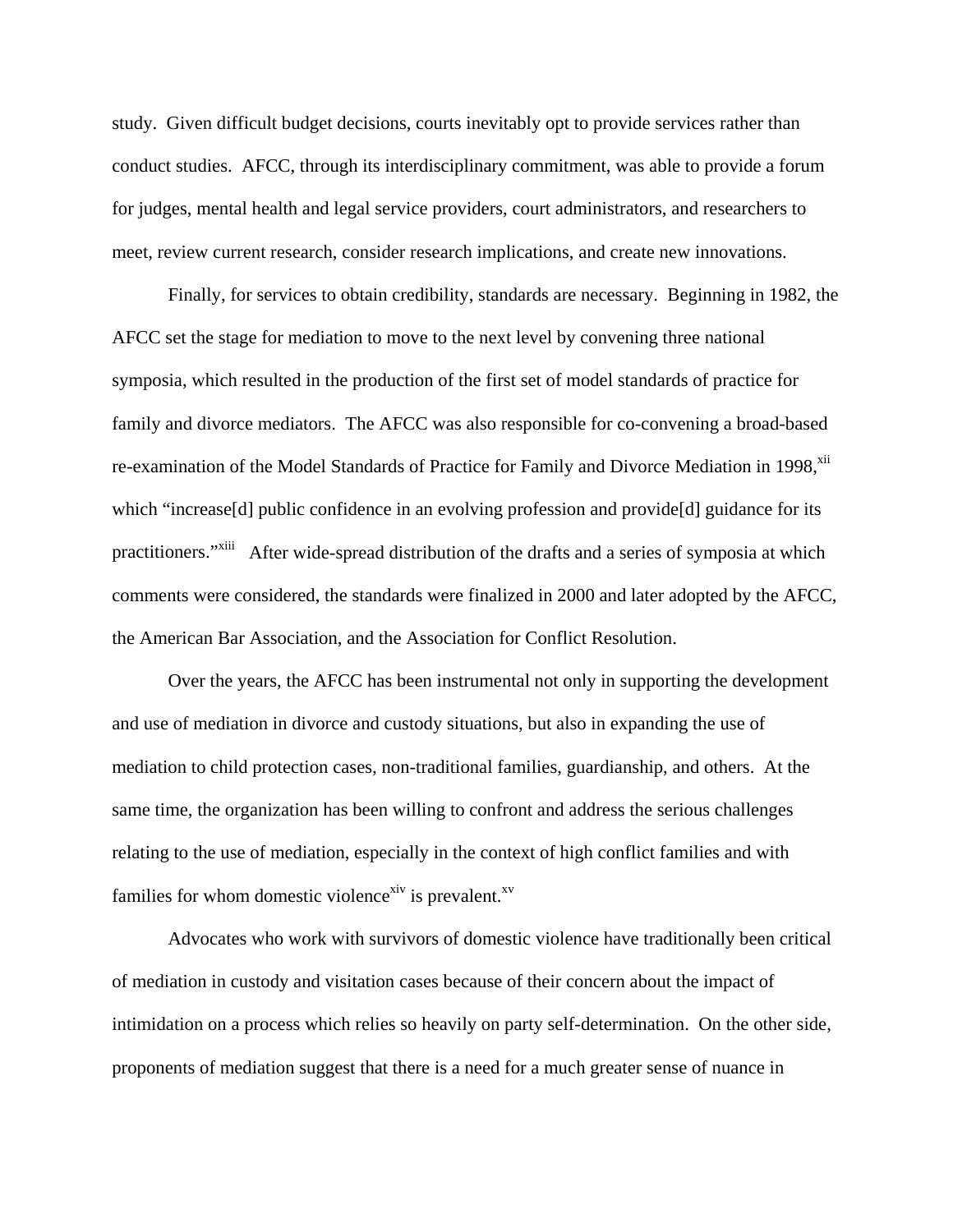dealing with domestic violence situations, which are not all the same.<sup> $xi$ </sup> As part of the 1989 annual conference, AFCC sought to engage in a discussion of these difficult issues at a preconference symposium on mediation and domestic violence.<sup>xvii</sup> In 1992, the AFCC received a grant from the State Justice Institute to collaborate with The Urban Institute in Washington D.C. to study the impact of mediation on custody disputes involving allegations of violence.<sup>xviii</sup>

 This work culminated in the Wingspread Conference on Domestic Violence and Family Courts held in February of 2007. The significance of that conference and the articles that were written after the conference was the intentional bringing together of family court professionals and domestic violence advocates to collaborate in order to improve court services to families.<sup>xix</sup> Participants in the conference included "members of the domestic violence advocacy community; family court judges and administrators; lawyers and mental health, dispute resolution, and other professionals working in the family court system; and academics from the fields of law and social science."<sup>xx</sup> As a result of this work, the National Council of Juvenile and Family Court Judges and the AFCC committed to continue to work jointly and to engage others to:

- A. Identify characteristics and variables significant for choosing appropriate interventions and outcomes for families, explore the existence of patterns of domestic violence and investigate hypotheses related to them, and develop a shared vocabulary to describe those characteristics, variables, and patterns;
- B. Heighten the cultural awareness of professionals who work with families experiencing domestic violence;
- C. Develop effective and culturally sensitive screening and assessment tools and protocols;
- D. Identify best practices for intervention and provision of services;
- E. Address how to make truly child-centered custody and visitation determinations that provide for children's safety and security.<sup>xxi</sup>

The importance of this work is reflected in changes that were made to court services.

Many mandatory mediation regimes include exceptions for situations involving domestic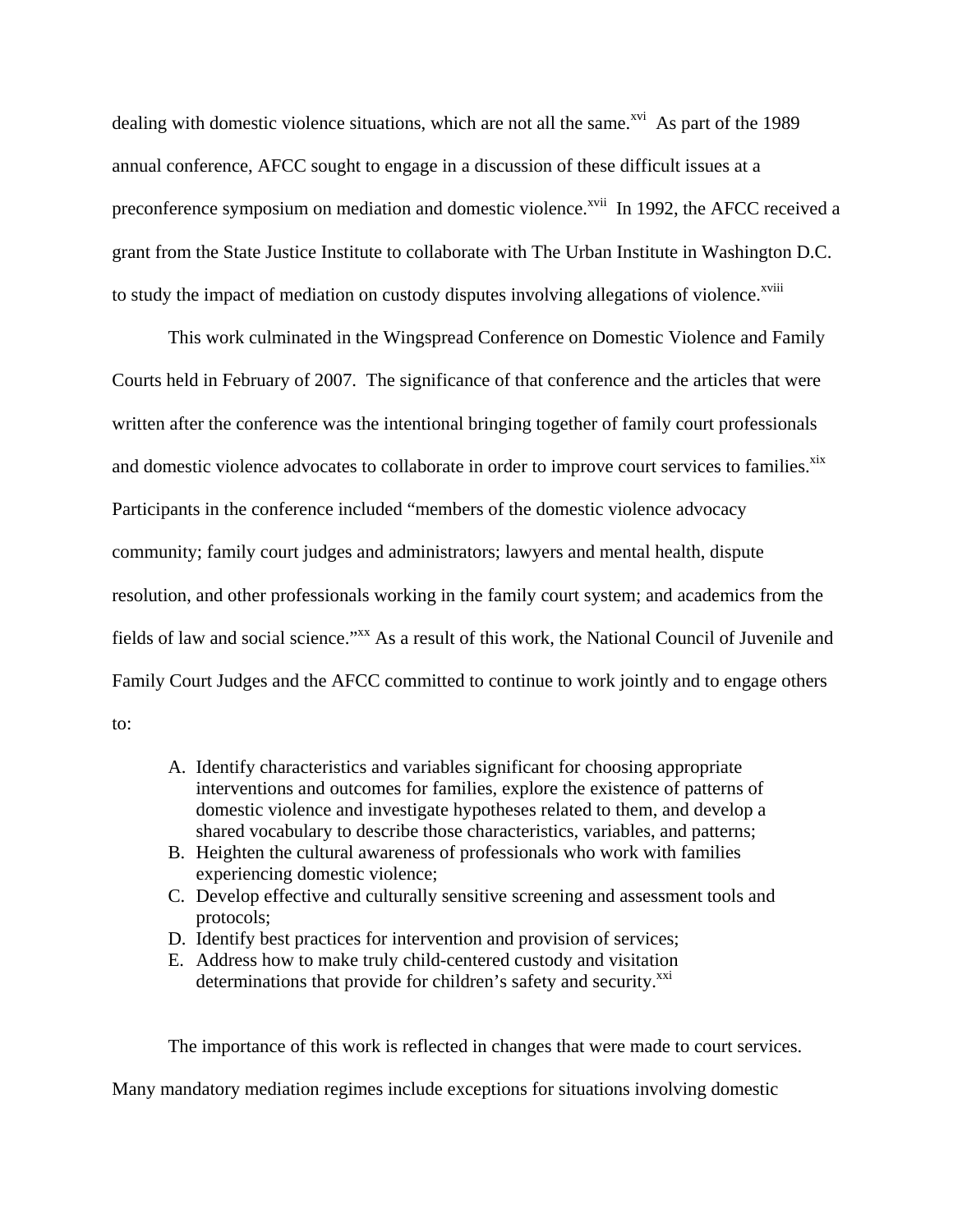violence.<sup>xxii</sup> The Model Standards of Practice for Family and Divorce Mediation explicitly address situations involving domestic abuse.<sup>xxiii</sup> Also, basic and continuing education programs for mediators routinely include learning objectives on domestic violence. While one can still hear voices expressing the extremes on this issue, it is more common for the discussion of mediation and domestic violence to reflect a nuanced understanding that mediation is not appropriate for all family situations and not all situations involving domestic violence are per se inappropriate for mediation.

# **Parenting Coordinationxxiv**

 Domestic violence is not an issue for all high conflict families for which court services are needed. One of the clearest examples of the critical role that the AFCC has played in innovative court services is found in tracing the development of parenting coordination. Christie Coates, the AFCC President from 1998 to 1999, made the following observation about the AFCC's role in shaping new ideas and attempting to better serve high conflict families, as follows:

In the 1990's, some Colorado colleagues began meeting to study high conflict families based on Janet Johnston's  $x^{\text{xiv}}$  work. We were beginning to realize that mediation wouldn't resolve everything and we thought custody evaluations were not always the answer. I was doing med-arb. In California, they were calling it special mastering. We presented our work in 1994 at the first AFCC Custody Evaluation Symposium. We called it assessment-based parenting coordination.<sup>xxvi</sup>

 Parenting coordination is an alternative dispute resolution process designed to assist high conflict families and the courts by combining assessment, education, case management, conflict resolution and, sometimes, decision-making functions. It is described in the AFCC Pamphlet *Understanding the Parenting Coordination Process* as follows*,*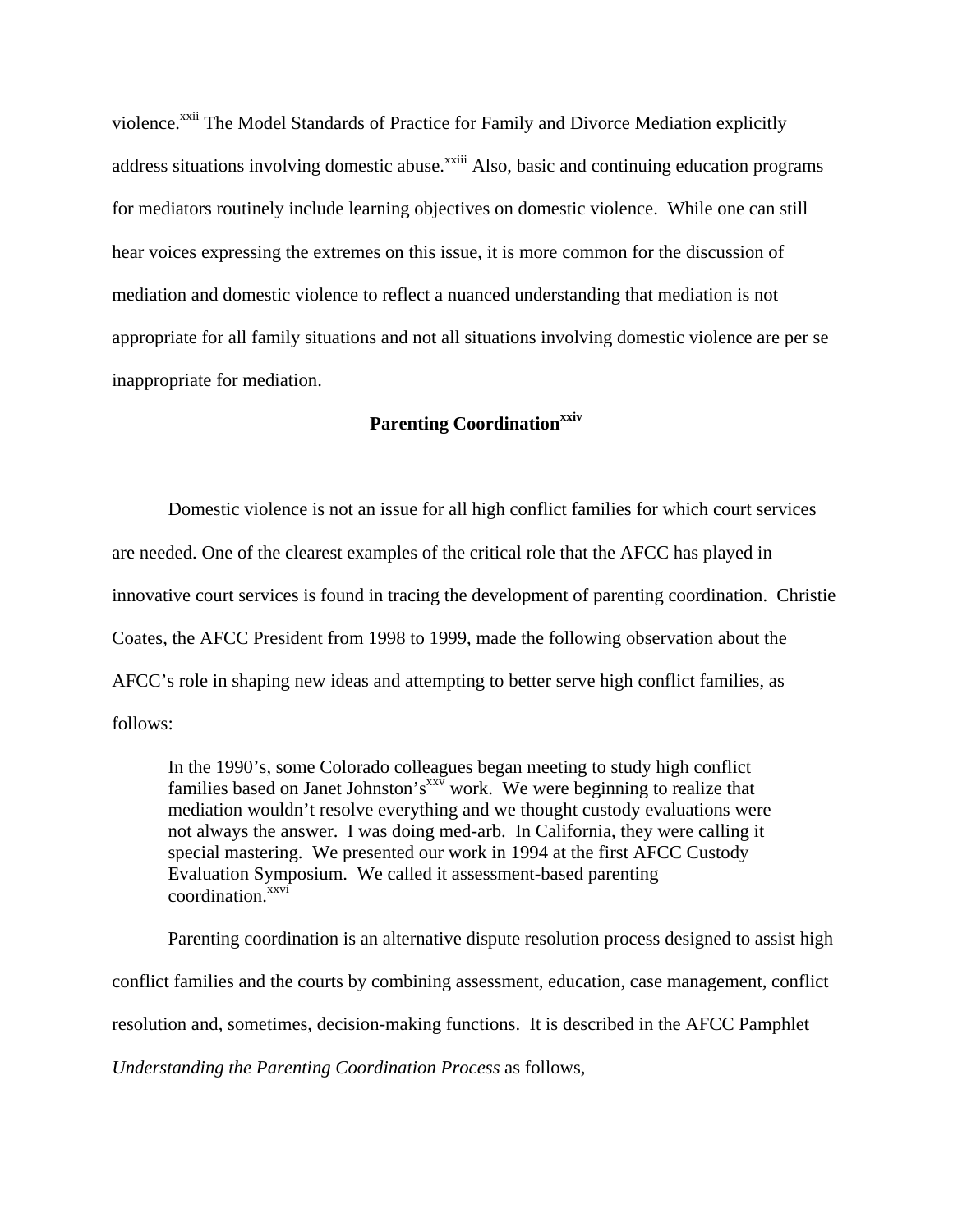A parenting coordinator (PC) is typically appointed by a court order or private consent agreement to help parents implement, modify, and comply with the parenting plan. PCs assist parents by providing: (1) education about co-parenting and parental communication; (2) the psychological and developmental needs of the children; (3) strategies to manage conflict and reduce the negative effects on children; and (4) effective post-separation parenting. To further assist parents and children, PCs facilitate referrals to community providers when necessary and collaborate with other professionals who may already be involved with the family.<sup>xxvii</sup>

 In 2000, the American Bar Association Section of Family Law and the Johnson Foundation convened an interdisciplinary conference to address the issues embedded in high conflict custody cases.<sup>xxviii</sup> The stated goal of the conference was "to develop recommendations" for changes in the legal and mental health systems to reduce the impact of high-conflict custody cases on children."xxix Recognizing the importance of collaboration between the bench, bar, and mental health professionals, the conference report identified operational principles for each group that could "form the basis of policy and procedural changes."<sup>xxx</sup> Among the services which the group identified that "should be available to all families… through the court or referrals<sup>"xxxi</sup> were "[p]arenting monitors, coordinators, or masters who are trained to manage chronic, recurring disputes, such as visitation conflicts, and to help parents adhere to court orders."xxxii

 By 2001, fourteen states had implemented some form of parenting coordination. Despite this interest, parenting coordination was not without its critics. Specific concerns include those related to the jurisdiction of the court to appoint a PC after the case has technically concluded,<sup>xxxiii</sup> inappropriate delegation of judicial duties,<sup>xxxiv</sup> and the amount of access PC's should have to non-parties, children, and privileged information.<sup>xxxv</sup> To ensure the careful consideration of concerns so that parenting coordination would develop as a process with integrity, AFCC President Denise McColley appointed a Task Force on Parenting Coordination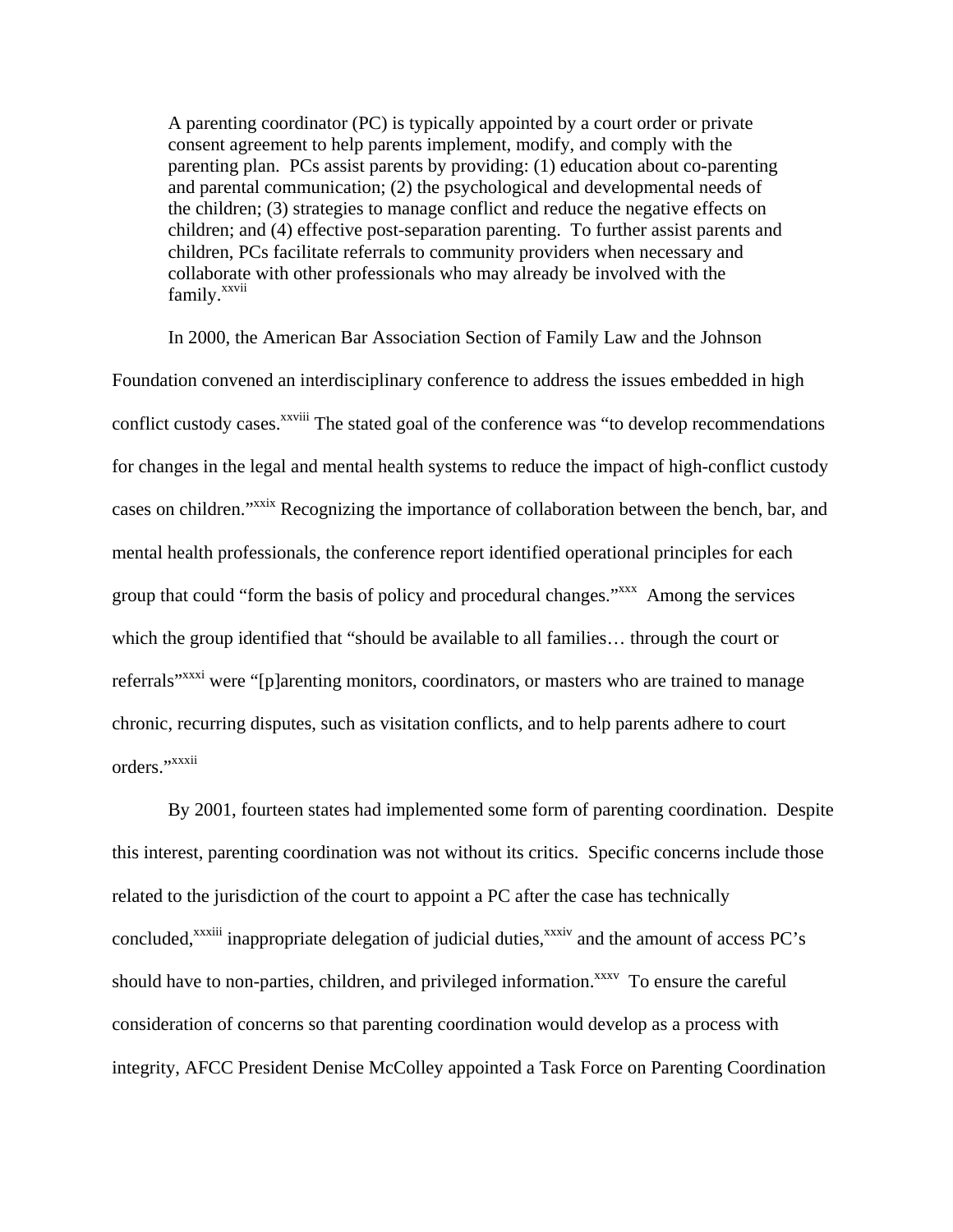xxxvi in 2001. The Task Force discussed creating model standards, but given the relative youth of the programs, decided that a more useful outcome would be the identification and publication of implementation issues along with "the manner in which jurisdictions that [had already adopted] parenting coordination [had] resolved those issues."xxxvii In 2003, the Task Force published Parenting Coordination: Implementation Issues.<sup>xxxviii</sup> Subsequent to this publication, AFCC President, Honorable George Czutrin, appointed a new task force and charged it with developing model standards of practice for parenting coordination. These guidelines were published in 2005<sup>xxxix</sup> and reflected the Task Force's determination that it still was too early to set standards. Instead, the document provided "very specific and detailed recommendations for training and best practices"<sup>xl</sup> with a clear understanding that in order for parenting coordination "to be accepted as a credible professional role, certain minimum guidelines of conduct and best practices must be articulated and followed."<sup>xli</sup>

 As a result of the intentional work that AFCC accomplished, first as an incubator for new ideas, then collecting and disseminating implementation assistance, and finally by offering both minimum guidelines and guidance in best practices, parenting coordination has developed as an important service option for assisting high conflict families. Given the interdisciplinary nature of the parenting coordination process, it was appropriate that AFCC - whose mission makes clear that it is "an interdisciplinary, international association of professionals dedicated to improving the lives of children and families through the resolution of family conflict,"<sup>xlii</sup> - stepped forward to take on this task. The rapid growth and acceptance of parenting coordination is attributable to AFCC's work in this area.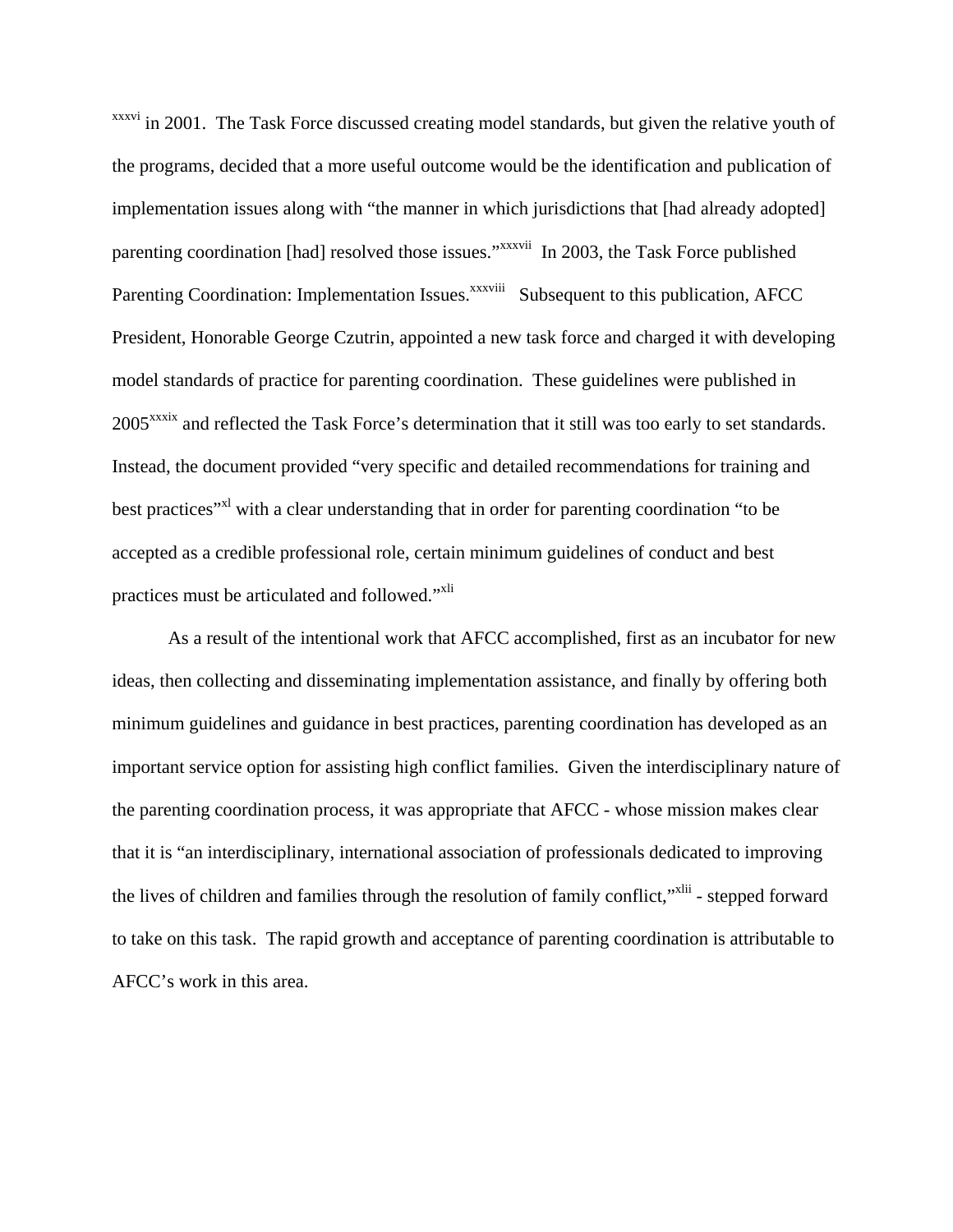## **Parent Education**

 At the same time that courts began to experiment with mediation of custody and visitation disputes, attention was focused on how best to prepare parents for the consequences of parental conflict and the divorce adjustment process.<sup>xliii</sup> Operating under a variety of names and in a range of manners, these activities are generically known as parent education programs.<sup>xliv</sup> Similar to its involvement with other court services, AFCC set out to provide structured opportunities for providers to share their experiences and to learn about the latest research. From 1994 to 2008, AFCC convened a bi-annual International Congress on Parent Education and Access Programs. Held at the same time, but separately from AFCC's International Symposium on Child Custody Evaluations, the Parent Education Congresses featured plenary sessions on the latest research. $x^{1v}$  Sessions at the Congress included opportunities to build or improve skills, such as working with Latino Parents (2008) and Non-Traditional Families (2006), and ways to expand services, such as Parent Education as Part of a Thriving Practice (2008) and Maintaining a Quality Program (2006).

 By 2001, parent education had achieved sufficient recognition such that twenty-eight states had established parental education programs statewide and an additional seven states had local court rules governing these programs.<sup>xlvi</sup> Unlike mediation and parenting coordination, however, parent education providers did not develop into a cohesive practitioner group with an interest in developing standards or other quality control mechanisms. In fact, after the initial proliferation in the 1990s, "the surge of enthusiasm, innovation and activity of the parent education movement has diminished over the past decade." <sup>xlvii</sup>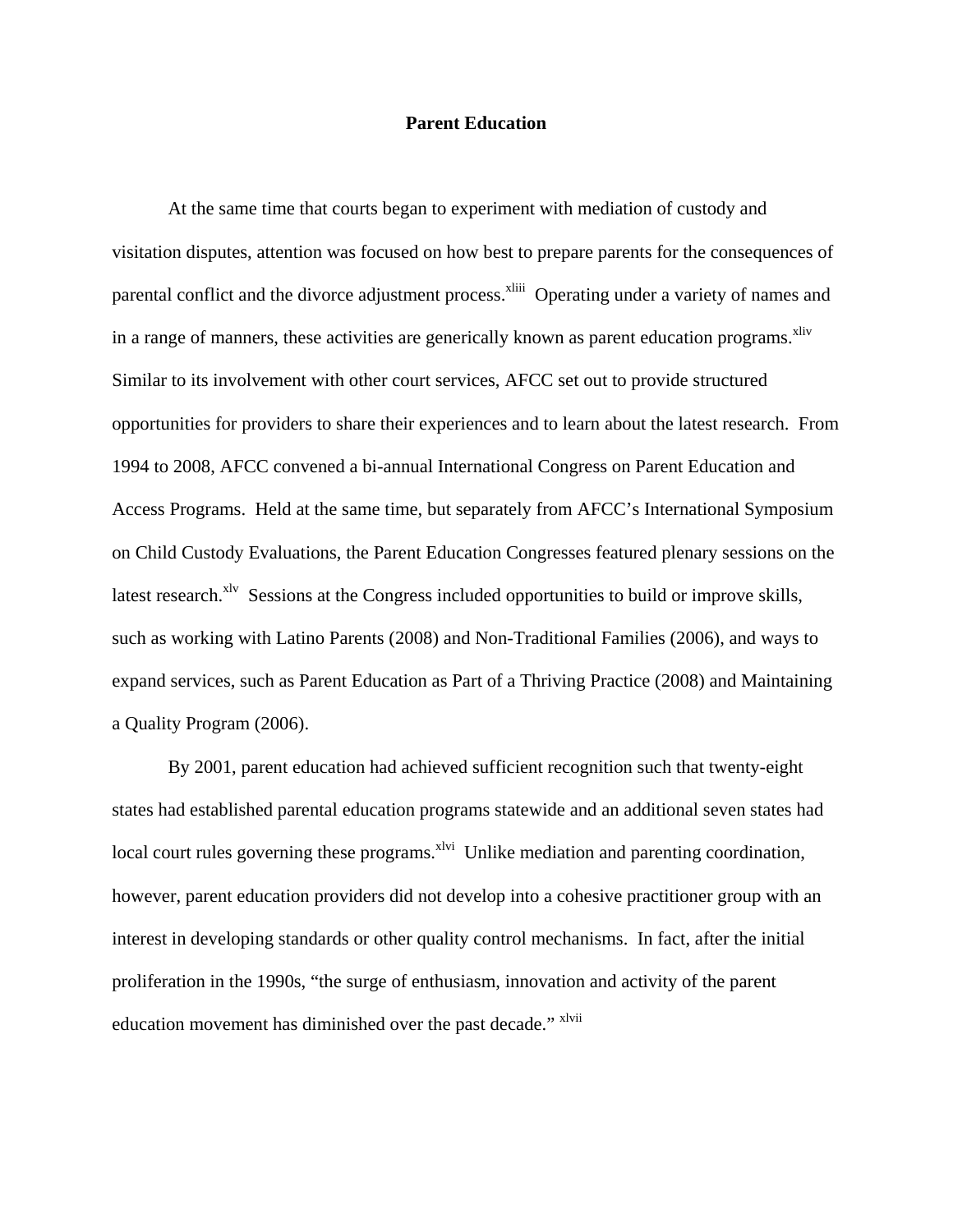A complete discussion of the possible reasons for this apparent contradiction (widespread use accompanied by a lack of interest in research, refinement and advancement) goes beyond the scope of this article, but, the parent education experience is an example of the importance of having an interested, willing group to partner with the AFCC. As a convener, the AFCC was not in a position to demand continued involvement of the practitioners. Instead, the AFCC provided the venue (the conferences), the evaluative opportunities (through the *Family Court Review*), and the resources to explore developing guidelines and standards until they were no longer desired. In 2008, the AFCC discontinued hosting the Congress on Parent Education and Access Programs.

## **The Future**

Broadly speaking, services can be offered solely via the court's budget, in a publicprivate partnership (with the provision of services shared between full-time or contract court employees and private individuals paid by the parties), or exclusively via the private sector. In light of the severe budgetary constraints courts have been under for the last several years, these alternative sources of funding are highly significant in terms of which services remain viable and available. Court services that rely exclusively on state court funding have been limited or in some cases eliminated entirely. Data on the current status of state courts is sketchy at best. According to the National Center for State Courts staff researcher, Nora Sydow, there "appears to be a gap in the data surrounding the current state of family court services."<sup>xlviii</sup> She underscored that funding remains a hurdle for family court services, particularly today given the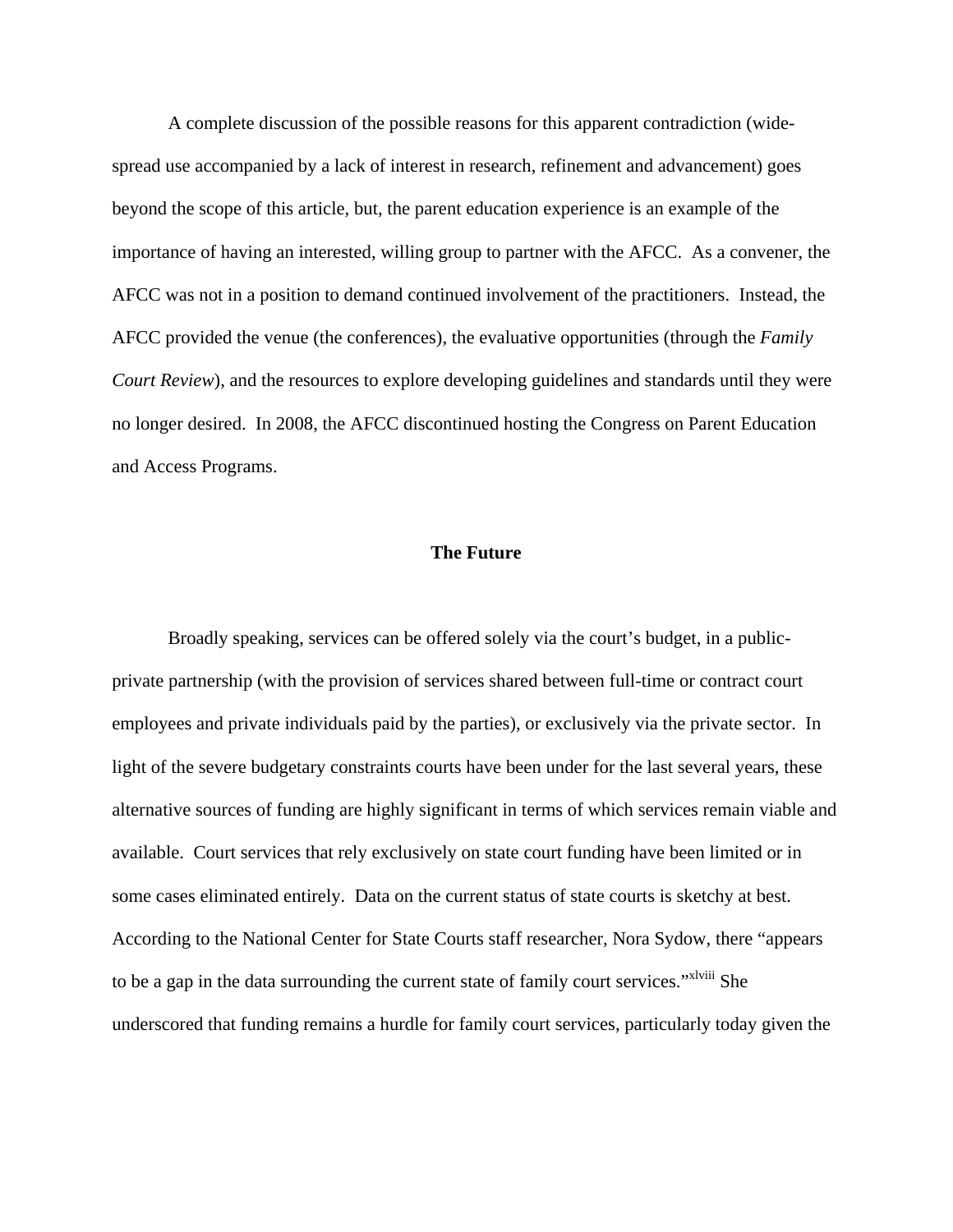current funding crisis in the courts, and believes that many courts are relying on volunteers [or other alternative methods] for their family court services.<sup>xlix</sup>

While it is unclear what services will survive and how they will be offered, there is no doubt that families will continue to need family court services and a return to a 1963 type of experience is both undesirable and unlikely. There also is wide consensus that not all families are the same and thus a range of possible interventions is required.

 One option gaining some traction is "triage" or "differentiated case management" in family court services. The notion is that it is both more efficient and better for families to be referred to appropriate services on the front end, rather than to require all families to participate in "tiered services" beginning with mediation and only moving on to more "intrusive" processes if mediation is unsuccessful. Peter Salem makes a compelling argument in his 2009 article, *The Emergence of Triage in Family Court Services: The Beginning of the End for Mandatory Mediation*?<sup>1</sup> asserting that the assumptions which spurred the growth and acceptance of mandatory mediation for families are no longer true. Specifically, court-connected mandatory mediation is no longer able to fully deliver on its promise of party self-determination and secondly, the alternatives to mediation are both more numerous and are not nearly as negative as they once were.<sup>li</sup> Salem notes that the development of collaborative law, cooperative law, and unified family courts have changed the nature of the litigation process.<sup>Iii</sup> With respect to mediation's promise, Salem says:

If mediators lack sufficient time to conduct mediation, it is not possible to honor, protect and nurture parties' self-determination; to conduct a mediation process in which parties can fully express their views and develop their own agreements; to help parents work together; and to help them understand the impact of conflict on their children. And there is little disagreement about the lack of resources.<sup>liii</sup>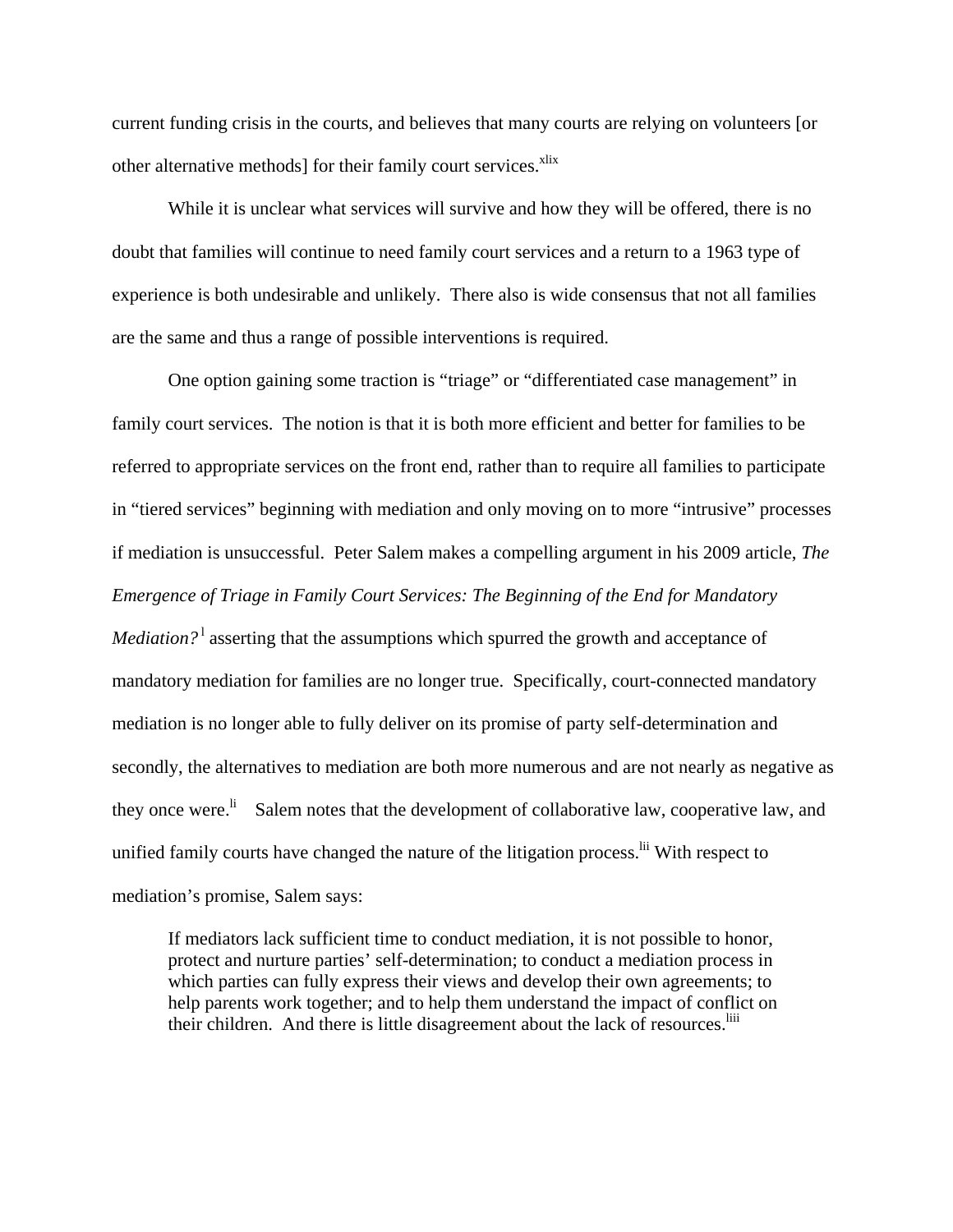Salem's thesis is not universally embraced. But that is not what is significant about the thesis. What AFCC has demonstrated over the past fifty years is that what is important is that new ideas have a place to be considered, debated, and explored. Many will then be piloted, discussed, and evaluated. Some will then be discarded; others will evolve into other ideas, which will in turn be piloted and evaluated. Some will even survive to be the subject of improved standards. For the past fifty years, the AFCC has been the incubator of new ideas, convener of critical discussion, publisher of research, and developer of guidelines, best practices, and standards. We all will benefit if the AFCC continues to serve that important function for the next fifty years.

*This article is to be published in January 2013* **Family Court Review** *and is subject to revision before final publication.*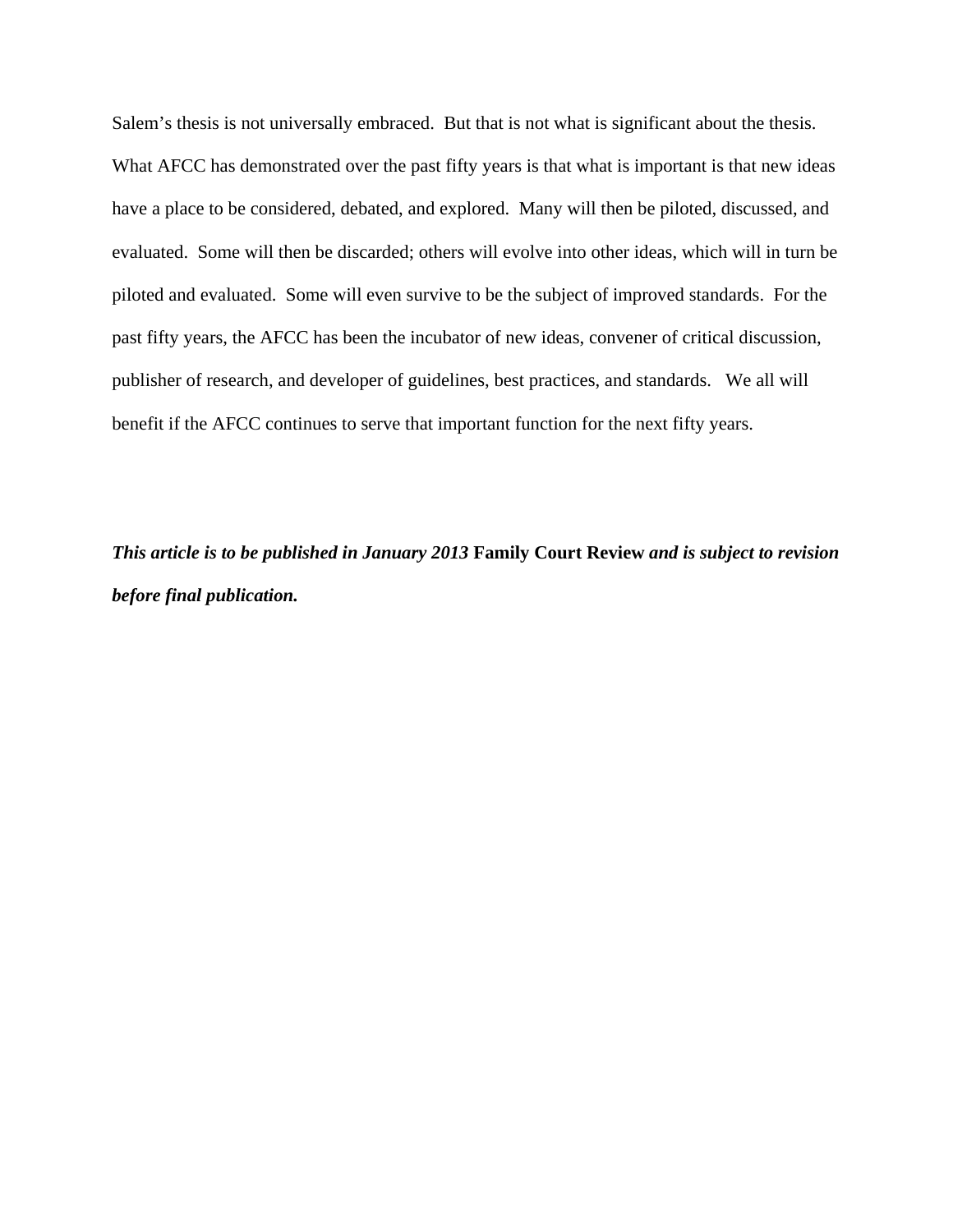Sharon Press is an Associate Professor of Law and the Director of the Dispute Resolution

Institute at Hamline University School of Law. She previously served as Director of the Florida

Dispute Resolution Center for eighteen years, where she was responsible for assisting the state

court system's development of alternative dispute resolution programs.

vi CAL. FAM. CODE §3170(a) (West 2002) (originally enacted as CAL. CIV. CODE § 4607 (West 1983)).

<sup>&</sup>lt;sup>i</sup> The California Conciliation Court Act was enacted in 1939 and was first implemented in Los Angeles County.

ii FAMILY CONCILIATION COURT LAW, 1939 CAL. STAT. 2261-62 codified as CAL. FAM. CODE §1731 (1939) (Repealed in 1980).

iii Meyer Elkin, *Conciliation Courts: The Reintegration of Disintegrating Families,* 22 FAM. COORDINATOR, 63, 64 (1973).

iv Assoc. of Family & Conciliation Courts, *History*, AFCCNET.ORG (2012) http://www.afccnet.org/About/History (last visited July 26, 2012).

v CAL. FAM. CODE §1731.

vii Alison Arnold Taylor, *Toward a Comprehensive Theory of Mediation*, 19 FAM. & CONCILIATION CTS. REV. 1, 1  $(1981).$ <sup>viii</sup> *Id.* 

<sup>&</sup>lt;sup>ix</sup> In the early 1980s, articles were aimed at describing mediation services and implementation strategies. *See* Jessica Pearson, Maria Luchesi & Ann Milne, *A Portrait of Divorce Mediation Services in the Public and Private Sector*, 21 FAM. & CONCILIATION CTS. REv, 1 (1983); Elizabeth J. Koopman & E. Joan Hunt, *Divorce Mediation: Issues in Defining, Educating and Implementing A New and Needed Profession,* 21 FAM & CONCILIATION CTS. REV. 25 (1983); Elizabeth A. Comeaux, *A Guide to Implementing Divorce Mediation Services in the Public Sector,* 21 FAM. & CONCILIATION CTS. REV. 1 (1983); Hugh McIsaac, *Court-Connected Mediation,* 21 FAM. & CONCILIATION CTS. REV. 49 (1983); Maxine Baker-Jackson, Vahan Hovsepian & George Ferrick, *Common Problems in the Mediation of Child Custody Disputes,* 22 FAM. & CONCILIATION CTS. REV. 21 (1984); Kendall D. Johnson, *Factors Predicting the Outcome of Divorce Mediation,* 22 FAM. & CONCILIATION CTS. REV. 31 (1984). Later exploration included research findings and more critical pieces. *See* Donald Saposnek, Joanna Hamburg, Claire D. Delano & Hila Michaelsen, *How Has Mediation Fared? Research Findings of the First Year's Follow-up*, 22 FAM. & CONCILIATION CTS. REV. 7 (1984); Elizabeth J. Koopman, E. Joan Hunt & Virginia Stafford*, Child Related Agreements in Mediated and Non-Mediated Divorce Settlements: A Preliminary Examination and Discussion of Implications*, 22 FAM. & CONCILIATION CTS. REV. 19 (1984); Margaret Little, Nancy Thoennes, Jessica Pearson & Robin Appleford, *A Case Study of The Custody Mediation Service of the Los Angeles Conciliation Court* 23 FAM. & CONCILIATION CTS. REV. 1 (1985); Eleanor Lyon, Nancy Thoennes, Jessica Pearson & Robin Appleford, *A Case Study: The Custody Mediation Services of the Family Division; Connecticut Superior Court*, 23 FAM. & CONCILIATION CTS. REV. 15 (1985); A. Elizabeth Cauble, Nancy Thoennes, Jessica Pearson & Robin Appleford, A Case Study: *Custody Resolution in Hennepin County, Minnesota,* 23 FAM. & CONCILIATION CTS. REV 1,15, 27 (1985). By the late 1980's, articles continued to focus on empirical research and the development of standards. *See*  Amiram Elwork and & Mervin R. Smucker, *Developing Training and Practice Standards for Custody Mediators*, 26 FAM. & CONCILIATION CTS. REV. 21 (1988); Melanie Trost, Sanford L. Bauer & Russell Schoeneman, *Mandatory Mediation: Encouraging Results for the Court System, 26 FAM. & CONCILIATION CTS. REV. 59 (1988):-Muriel* Brotsky, Susan Steinman and & Steven Zemmelman, *Joint Custody Through Mediation – Reviewed: Parents Assess Their Adjustment 18 Months Later,* 26 FAM. & CONCILIATION CTS. REV. 53 (1988); Howard H. Irving & Michael Benjamin, *Divorce Mediation in a Court-Based Fee for Service Agency: An Empirical Study*, 26 FAM. & CONCILIATION CTS. REV. 43 (1988); Alison Taylor, *Shared Parenting – Is It Working? Reflections by a Court Service Mediator*, 27 FAMILY AND FAM. & CONCILIATION CTS. REV. 7 (1989). If one were to look at the more recent editions of the *Family Court Review*, there are fewer articles written about mediation. Instead special issues have focused on Children of Incarcerated Parents (2012), Alienated Children in Divorce and Separation (2010), Substance Abuse and Addiction in Family Court (2009), and Child Protection in the 21<sup>st</sup> Century (2003), to name a few.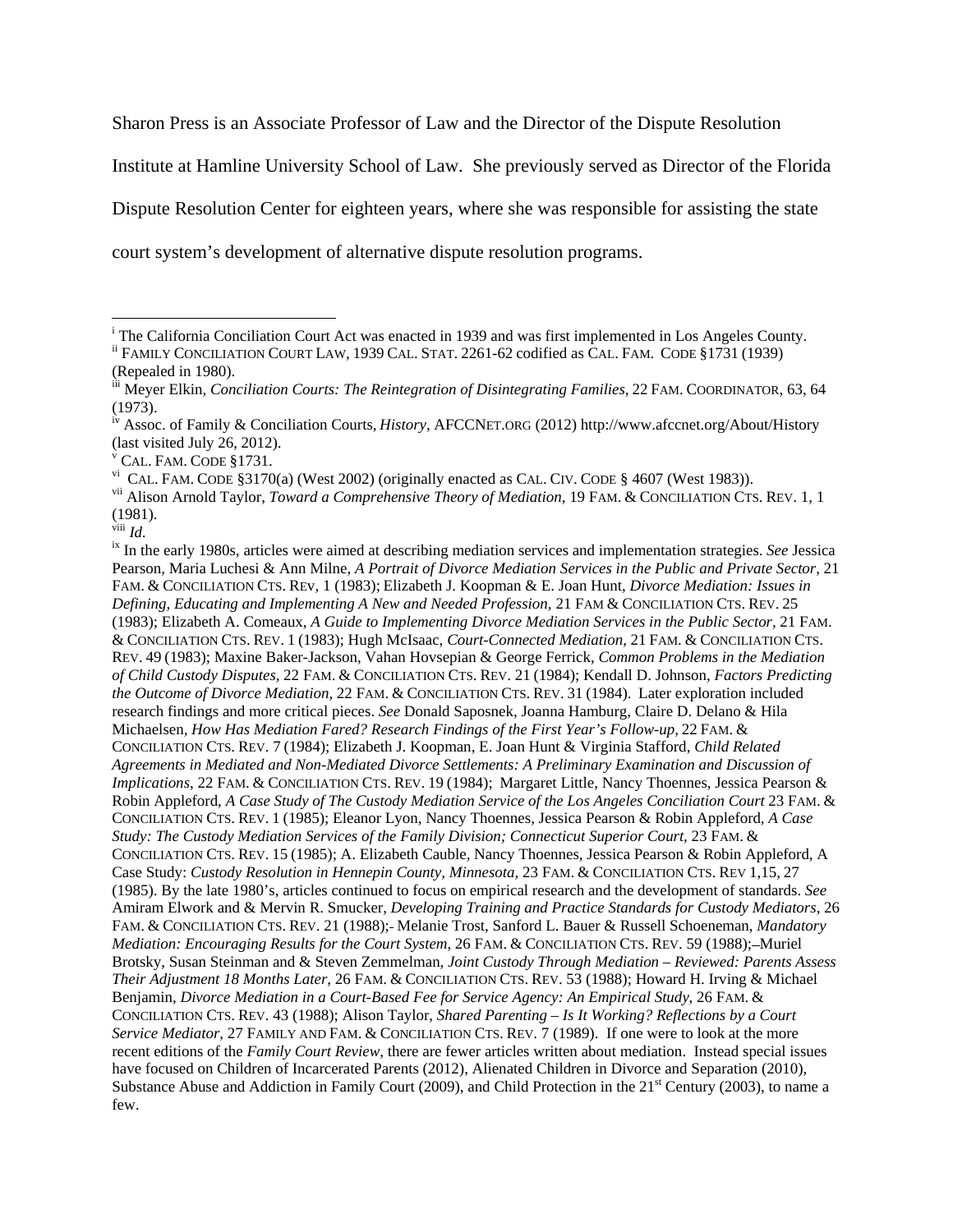<sup>x</sup> Peter Salem & Ann L. Milne, *Making Mediation Work in a Domestic Violence Case*, 17 FAM. ADVISOR. 35 (1995). <sup>xi</sup> See e.g., Peter Salem & Ann Milne, The Association of Family and Conciliation Courts: Forty Years of *Leadership and Interdisciplinary Collaboration,* 41 FAM. CT. REV. 147, 150 (2003) (showing the effects of mediation on custody and visitation disputes in courts in Connecticut, Los Angeles, and Minneapolis).

xii Additional convening organizations included: The Family Law Section of the American Bar Association and the National Council of Dispute Resolution Organizations, which, in turn, included: The Academy of Family Mediators, The American Bar Association Section of Dispute Resolution, the Conflict Resolution Education Network, the National Association for Community Mediation, the National Conference on Peacemaking and Conflict Resolution, and the Society of Professionals in Dispute Resolution. Participants in the symposia included representatives from each of these organizations, as well as the American Academy of Matrimonial Lawyers, the American Bar Association Commission on Domestic Violence, the California Administrative Office of the Courts, the Colorado Council of Mediators, the Connecticut Council of Mediators, the Delaware Federation for Dispute Resolution, the Family Mediation Council of Louisiana, the Family and Divorce Mediation Council of New York, the Florida Association of Professional Family Mediators, the Florida Dispute Resolution Center, Hofstra University School of Law, the Indiana Association of Mediators, Inc., the Mediation Association of Northwest Ohio, the Mediation Association of Tennessee, Mediation Council of Illinois, Montgomery County Mediation Center, New York State Council on Divorce Mediation, the New York State Dispute Resolution Association, the Pennsylvania Council of Mediators, the Tennessee Superior Court ADR Commission, the State Bar of Wisconsin ADR Section, the Supreme Court of Ohio Dispute Resolution Program, the Agreement Zone, and the Wisconsin Association of Mediators. The symposia resulted in the final version of the Standards.

xiii ASSOC. OF FAMILY & CONCILIATION COURTS, MODEL STANDARDS OF PRACTICE FOR FAMILY AND DIVORCE MEDIATION at ii (2000). These standards were meant to replace the 1984 Model Standards of Practice for Family and Divorce Mediation and the ABA Standards of Practice for Lawyer Mediator in Family Law Disputes.

xiv Domestic violence includes a variety of behaviors, but in the family court context it generally is considered to include, "a pattern of coercive behavior aimed at the control and intimidation of an intimate partner." ANDREW I. SCHEPARD, CHILDREN, COURTS AND CUSTODY: INTERDISCIPLINARY MODEL FOR DIVORCING FAMILIES 90 (2004).<br><sup>xv</sup> See the article by Janet Johnston and Nancy Ver Steegh, *Historical Trends in Family Court Response to Intimate* 

*Partner Violence: Perspectives of Critics and Proponents of Current Practices*, 51 FAM. CT. REV**.** 67-77 (2013), for a more detailed discussion of the evolution of how cases with domestic violence have been handled. An abbreviated discussion is included here because of the importance of this topic to the development of court services.

<sup>xvi</sup> At the Wingspread Conference, attendees discussed the following categories, but acknowledged that the lack of common vocabulary made it impossible to reach complete consensus: violence used by a perpetrator in the exercise of coercive control over the victim; violent resistance or self-defense; violence driven by conflict; separationinstigated violence; and violence stemming from severe mental illness. Nancy Ver Steegh & Clare Dalton, *Report from the Wingspread Conference on Domestic Violence and Family Courts*, 46 FAM. CT. REV**.** 454, 458–59 (2008). xvii Salem & Milne, *supra* note 11, at 151.

<sup>xviii</sup> The research study proposed to compare the use of mediation and custody evaluation procedures in custody and visitation disputes involving domestic abuse in Portland, Oregon and Minneapolis, Minnesota. For a variety of reasons, the number of cases was smaller than had been planned, so the study was modified to examine the characteristics of those who completed a screening instrument. Lisa Newmark, Adele Harrell & Peter Salem, *Domestic Violence and Empowerment in Custody and Visitation Cases*, 33 FAM. & CONCILIATION CTS. REV. 30, 33- 34 (1995).

xix Peter Salem & Billie Lee Dunford-Jackson, *Beyond Politics and Positions: A Call for Collaboration between Family Court and Domestic Violence Professionals*, 46 FAM. CT. REV. 437, 439 (2008). It is worthwhile to note that the authors of this piece were the Executive Director of the AFCC (Peter Salem), and Billie Lee Dunford-Jackson, who practiced family law for 16 years in private practice, helped found a shelter for battered women and their children, represented domestic violence victims in civil and family court, and worked as co-director of the Family Violence Department of the National Council of Juvenile and Family Court Judges (FVD/NCJFCJ). Ms. Dunford-Jackson is now retired.<br><sup>xx</sup> Ver Steegh & Dalton, *supra* note 16, at 455.

<sup>xxi</sup> *Id.* at 469.<br><sup>xxii</sup> *See, e.g.*, FLA. STAT. §44.102(2)(c) (2005) ("A court under rules adopted by the Supreme Court: In circuits in which a family mediation program has been established and upon a court finding a dispute, shall refer to mediation all or part of custody, visitation, or other parental responsibility issues as defined in s. 61.13. *Upon motion or*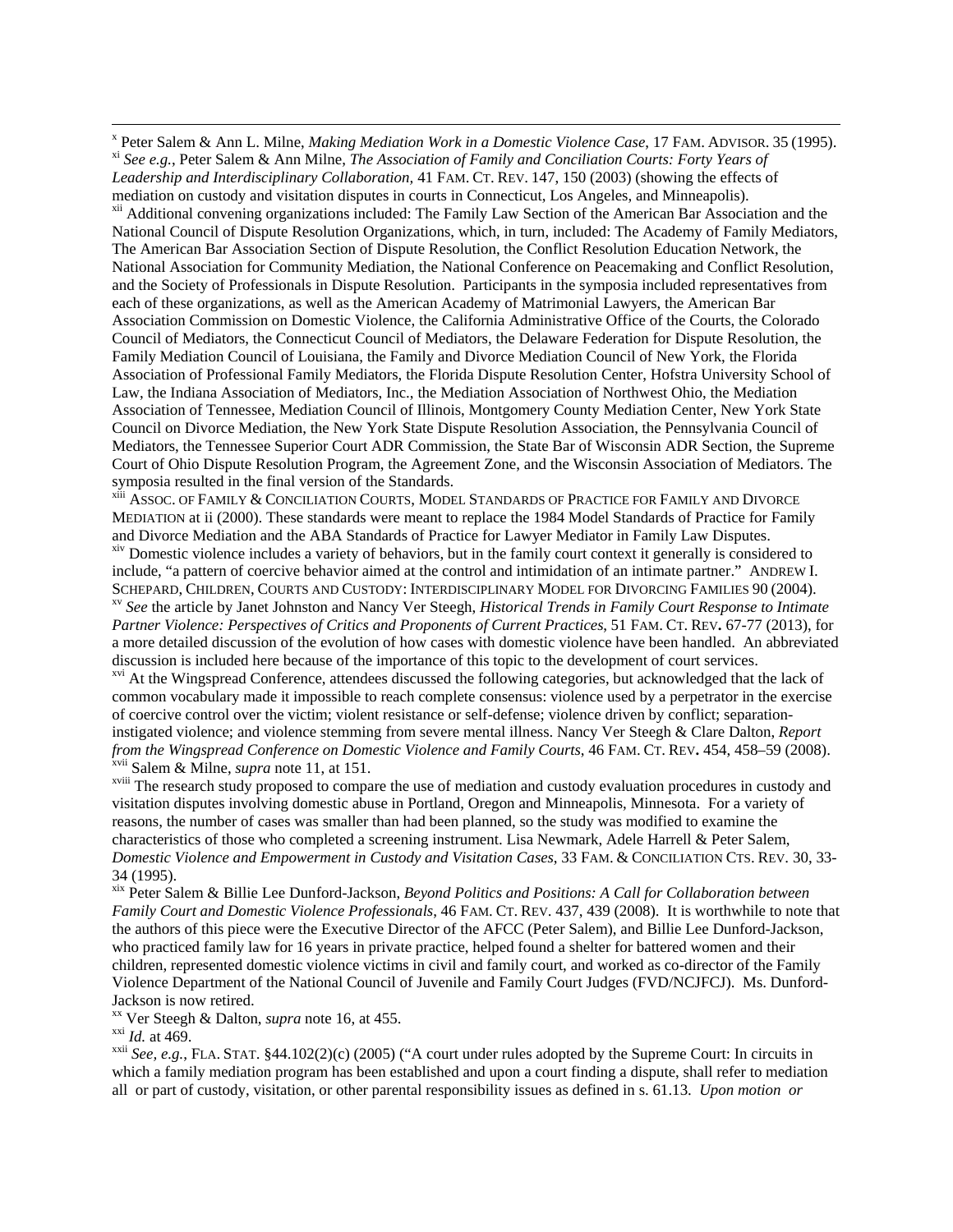*request of a party, a court shall not refer any case to mediation if it finds there has been a history of domestic violence that would compromise the mediation process*") (Emphasis added).<br><sup>xxiii</sup> Standard X of the Model Standards of Practice for Family and Divorce Mediation states, "A family mediator

shall recognize a family situation involving domestic abuse and take appropriate steps to shape the mediation process accordingly." Note, *Model Standards of Practice for Family and Divorce Mediation,* 39 FAM. & CONCILIATION COURTS REV. 121, 132 (2001). The standard goes on to suggest that mediators have appropriate training and that some cases are not suitable for mediation because of "safety, control or intimidation issues." *Id*. In addition, the standards enumerate measures a mediator should take if domestic abuse "appears to be present," which ranges from establishing appropriate security arrangements, conducting the mediation entirely in separate sessions, encouraging a representative and support person to participate with the victim at mediation, to suspending or terminating the mediation session if necessary. *Id*.

<u> 1989 - Johann Stoff, amerikansk politiker (d. 1989)</u>

<sup>xxiv</sup> The umbrella term parenting coordination includes processes which go by a variety of names, "including: 'special master' in California, 'med-arbiter' in Colorado, 'wiseperson' in New Mexico, 'custody commissioner' in Hawaii, and 'family court advisor' in Arizona." *Parenting Coordination: Implementation Issues: April 30, 2003 AFCC Task Force on Parenting Coordination*, 41 FAM. CT. REV. 533, 533 note 3 (2003) (hereinafter "Task Force"). xxv Researcher, former associate editor of *FCR.* 

<sup>xxvi</sup> Peter Salem, *Reflections of Leadership: The Association of Family and Conciliation Courts*, 51 FAM. CT. REV.  $10 - 19(2013)$ .

xxvii PAMPHLET, ASSOCIATION OF FAMILY AND CONCILIATION COURTS, UNDERSTANDING THE PARENTING COORDINATION PROCESS, (2011) *available at*

http://www.afccnet.org/ResourceCenter/ResourcesforFamilies/ProductID/10.

xxviii Am. Bar Assoc. Family Law Section & Johnson Found. , *High Conflict Custody Cases: Reforming the System for Children-Conference Report and Action Plan*, 34 Fam. L.Q. 589 (2000).<br><sup>xxx</sup> *Id.* at 590-591.<br><sup>xxxi</sup> *Id.* at 596. <sup>xxxii</sup> *Id.* xxi<sup>i</sup> *Id.* xxiii *Task Force*, *supra* note 24, at 541.

xxxiv *Id.* at 543-44. xxxv *Id.* at 547.

xxxvi Initially, the Task Force was named the AFCC Task Force on Parenting Coordination and Special Masters, but Special Masters was dropped from the name in favor of using the more generic term Parenting Coordination. *Id.* at 533.<br> $\frac{x}{1}$ 

xxxvii *Id.* xxxviii *Id*. xxxix*Guidelines for Parenting Coordination*, AFCCNET.ORG,

http://www.afccnet.org/Portals/0/PublicDocuments/Guidelines/AFCCGuidelinesforParentingcoordination new.pdf. (last visited Sept. 13, 2012).<br>
<sup>xl</sup> *Id.* at 3.<br>
<sup>xli</sup> *Id.*<br>
<sup>xlii</sup> Assoc. of Family & Conciliation Courts, *Mission, Vision, and Values*, AFCCNET.ORG (2012),

http://www.afccnet.org/About/MissionVisionValues (last visited Sept. 13, 2012)

xliii According to Andrew Schepard, one of the first court-affiliated educational programs was founded in Kansas in 1978. ANDREW SCHEPARD, CHILDREN, COURTS AND CUSTODY, 68 (Cambridge University Press 2004). xliv *See id.* at ch. IV: Parents Are Forever III.

xlv For example, 2008 Congress plenaries were entitled: "Domestic Violence Differentiation: The Impact on Parent Education Program" and "Stripped Down or Fully Loaded: Can Courts Deliver Parenting Programs that Change the Impact of Divorce on Children?" The 2006 opening plenary featured "The Research on Children of Separation and Divorce."

xlvi Solveig Erickson & Nancy Ver Steegh, *Mandating Divorce Education Classes: What Do the Parents Say?*, 28 WM. MITCHELL L. REV. 889, 895-96 (2001).

xlvii *See* Peter Salem et. al., *Taking Stock of Parent Education in the Family Courts: Envisioning a Public Health Approach*, 51 FAM. CT. REV. 135-151 (2001). (noting that parent education programs are still operating in forty-six states.